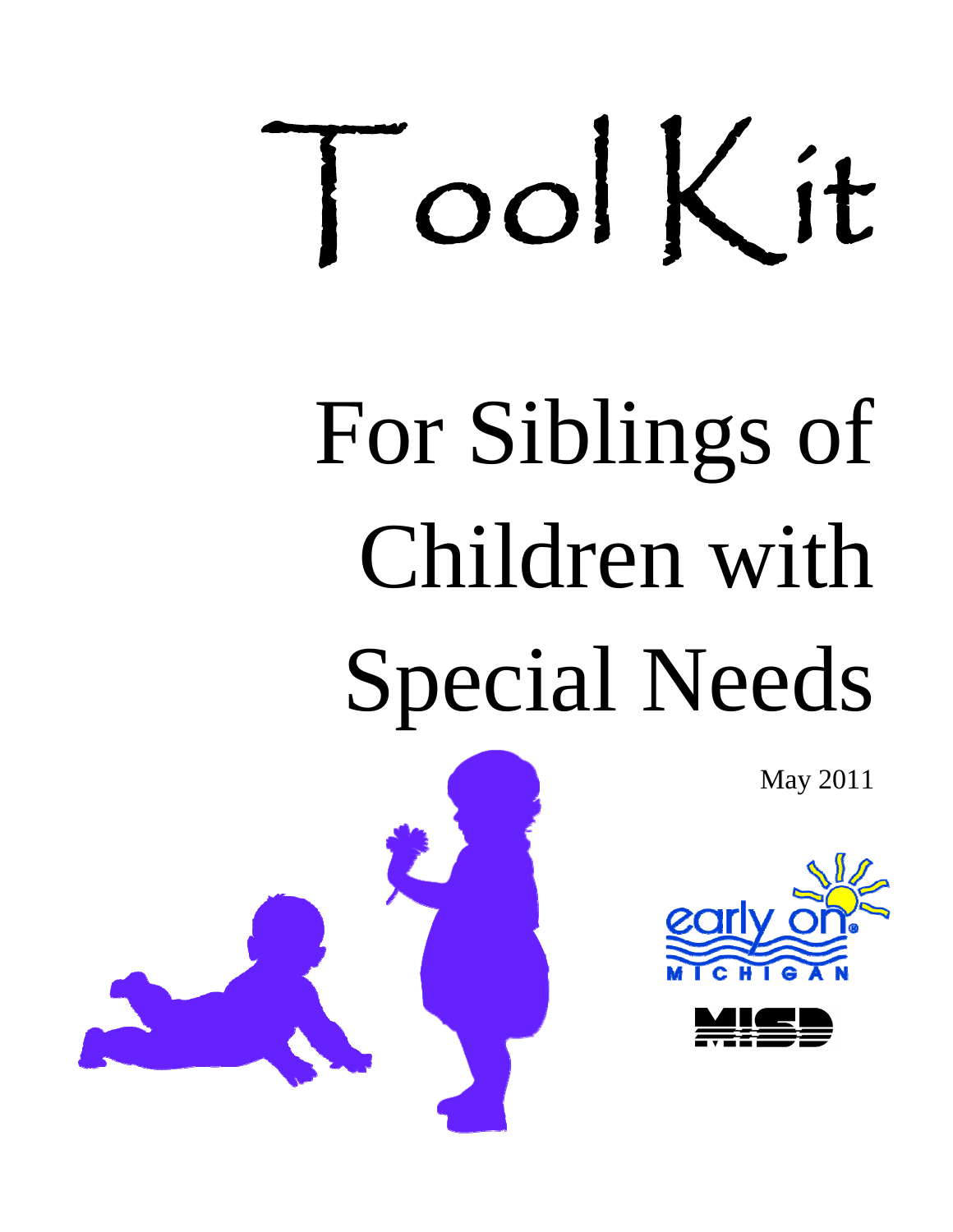#### **[www.misd.net](http://www.google.com/url?q=http%3A%2F%2Fwww.misd.net&sa=D&sntz=1&usg=AFQjCNFmdf802WFZTfcqMdgRZfE66fXbBg)**

#### **MACOMB INTERMEDIATE SCHOOL DISTRICT**

44001 Garfield Road, Clinton Township, MI 48038-1100 586/228-3300

#### **Board of Education**

John A. Bozymowski President Max D. McCullough Vice President Charles C. Milonas, D.D.S. Treasurer Theresa J. Genest Secretary Secretary Secretary Secretary Secretary Secretary Secretary Secretary Secretary Secretary Secretary Secretary Secretary Secretary Secretary Secretary Secretary Secretary Secretary Secretary Secr Edward V. Farley Trustee

#### **Administration**

Michael R. DeVault Superintendent Dr. Judith Pritchett Assistant Superintendent/Chief Academic Officer Instruction and Special Projects Beth Alberti Assistant Superintendent, Special Education and Student Services

We are the Macomb Intermediate School District.

We exist to provide our clients quality service, high caliber support, and cutting edge leadership.

Our primary clients are the 21 school districts of Macomb County. They are our most important customers – indeed, our reason for being.

Within these districts we focus our efforts on school staff. We work to increase their skills and capabilities so their students can experience more effective educational programs.

We also serve the handicapped. In fact, we are committed to working directly with youngsters with disabilities who reside in Macomb County's school districts.

And we are involved with the educational community across the country. Many of our staff members are leaders in state and national programs. Many are working with colleges and universities. Still others are exchanging information with their professional colleagues. All these activities have a single purpose: to identify and develop techniques and programs that improve learning opportunities in Macomb County.

This booklet was developed and printed in part under a grant awarded by the Michigan State Board of Education, under Part C of IDEA Amendments of 1997, better known as Early On<sup>@</sup> Michigan and American Recovery and Reinvestment Act of 2009 funds. Macomb Intermediate School District (MISD) has the legal authority to apply for and receive funds under Part C of IDEA.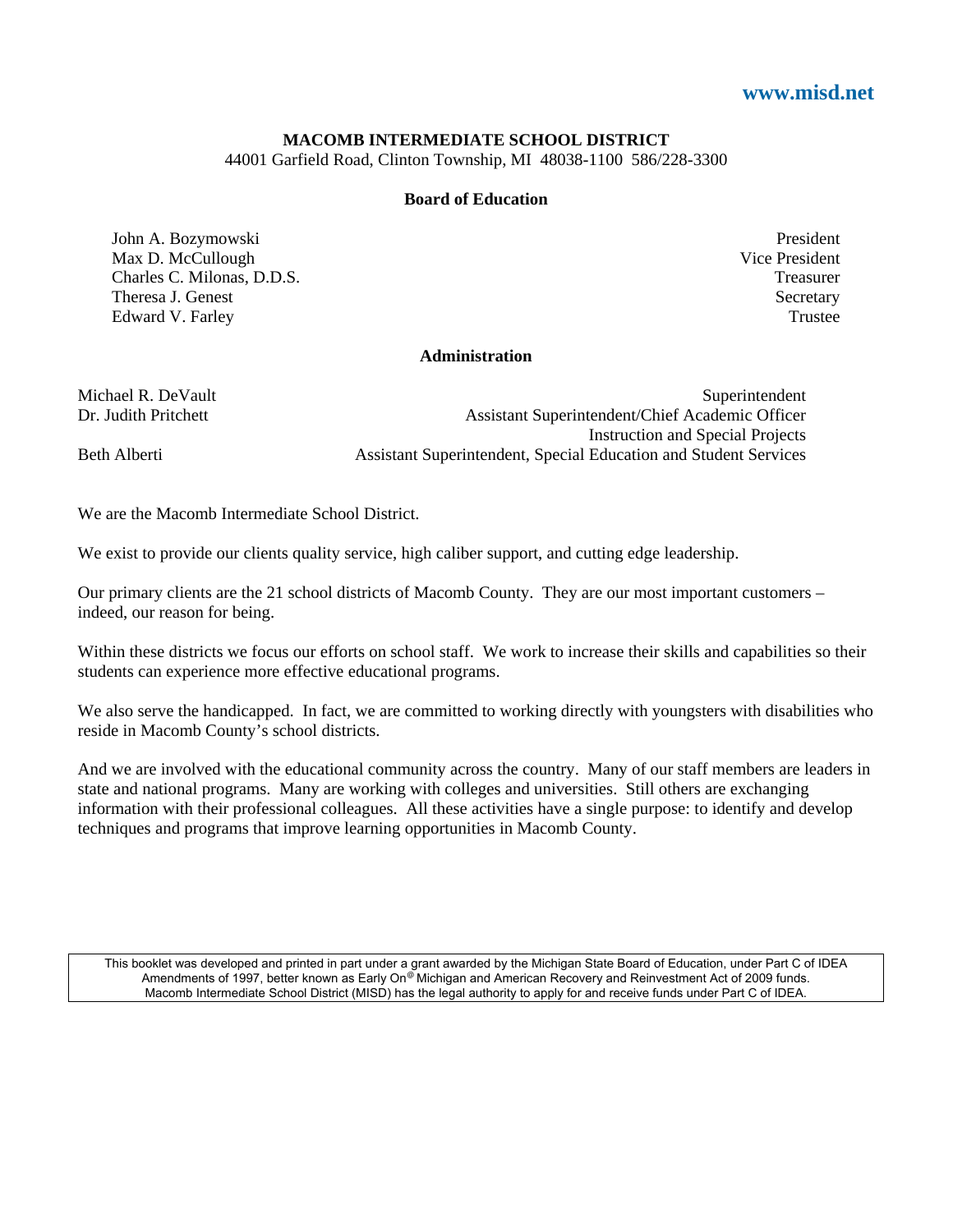# **Table of Contents**

| Page |
|------|
|      |
|      |
|      |
|      |
|      |
|      |
|      |
|      |
|      |
|      |
|      |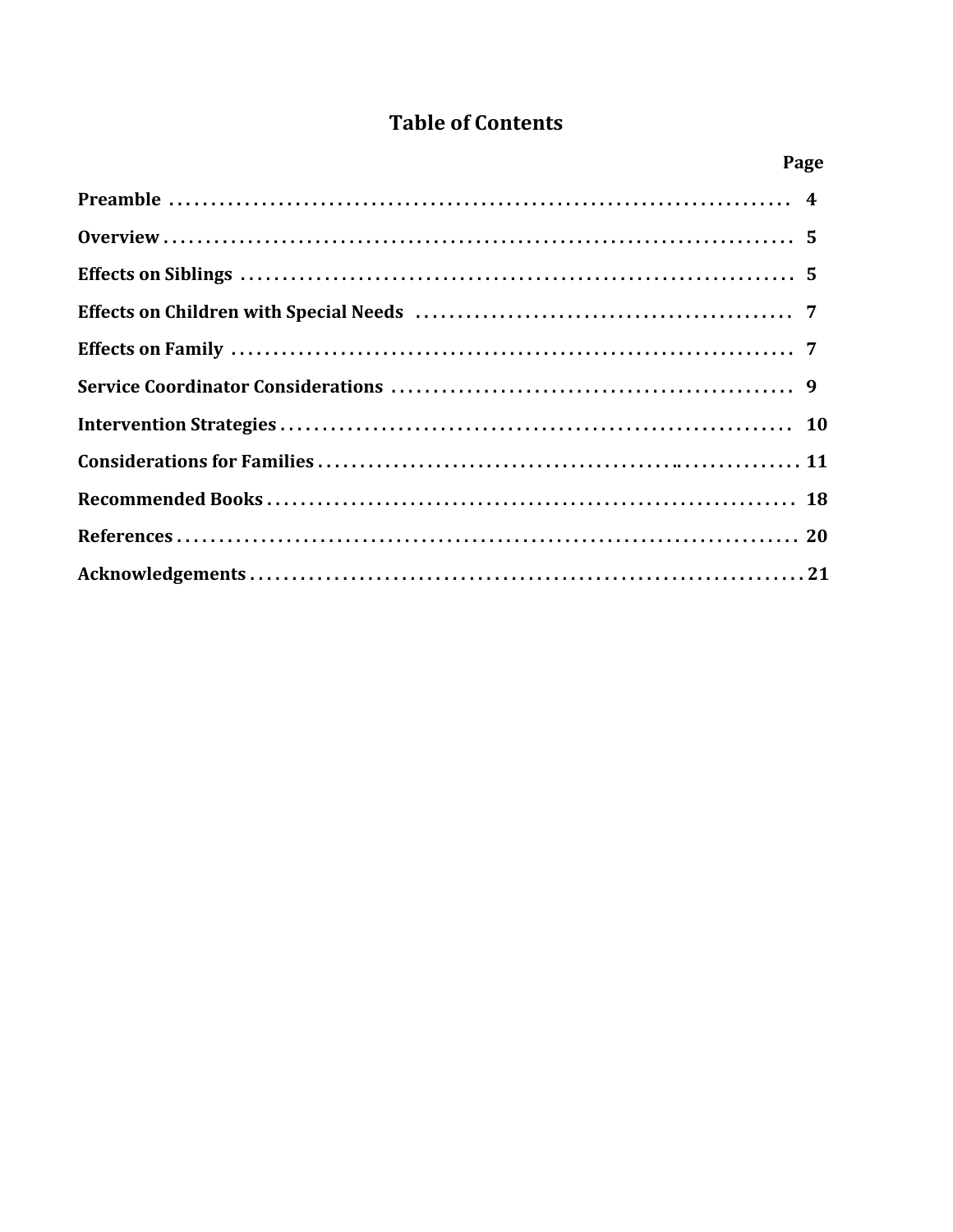#### **Preamble**

This tool kit was created to help families and children with special needs. We hope that the information provided in this tool kit will help ease familial worries and help families have a better understanding of what to expect from all of their children when coping with special needs.

Brothers and sisters will be in the lives of family members with special needs longer than anyone else. Brothers and sisters will be there after parents are gone and special education services are a distant memory. If these brothers and sisters are provided with support and information, they can help their siblings live dignified lives from childhood to their senior years.

Throughout their lives, brothers and sisters share many of the concerns that parents of children with special needs experience, including isolation, a need for information, guilt, concerns about the future, and caregiving demands. Brothers and sisters also face issues that are uniquely theirs, including resentment, peer issues, embarrassment and pressure to achieve.

Children with special‐needs are children first. They are members of our families and our community. Acknowledging that each of us has our own particular strengths and needs will help all of us build a stronger society.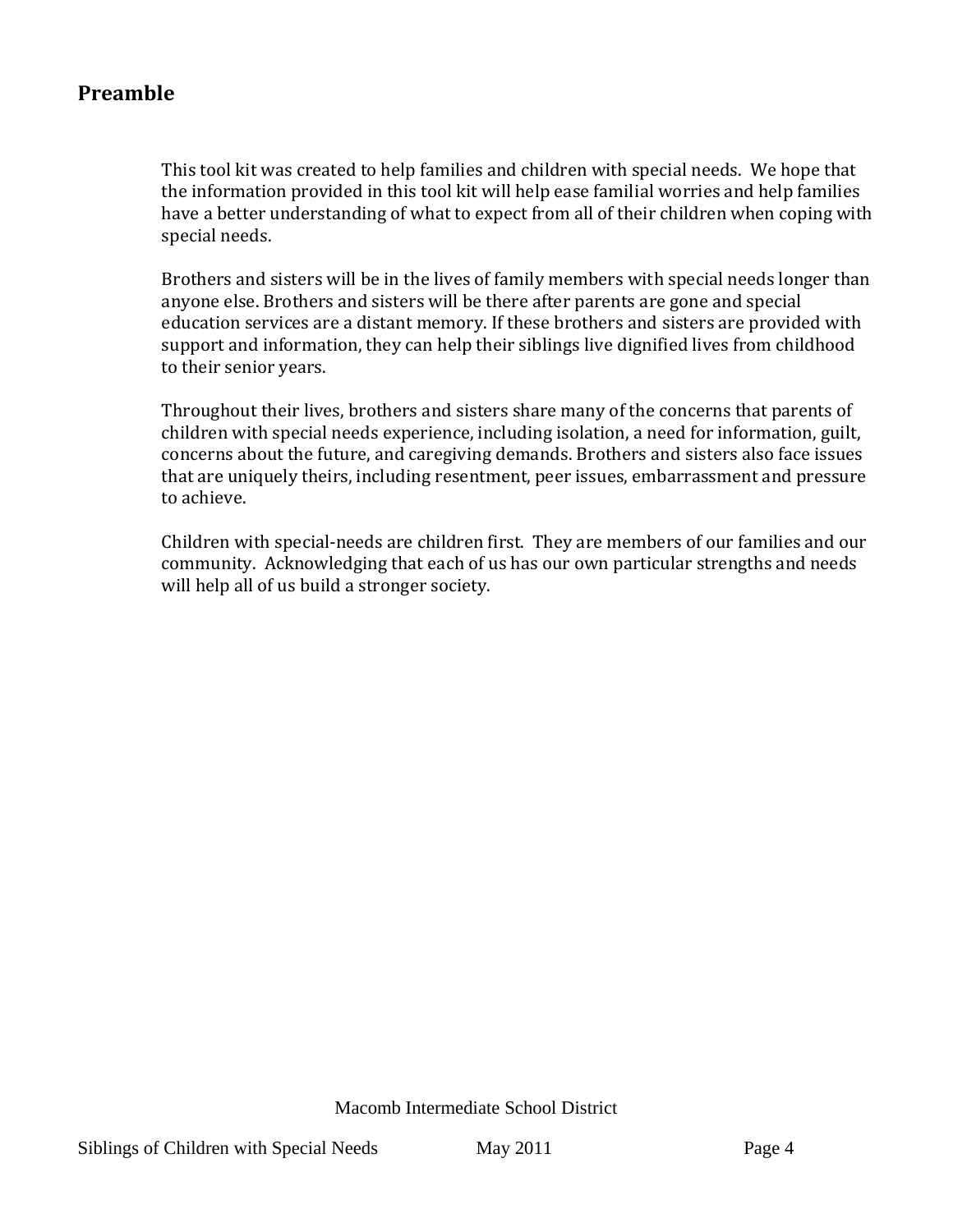#### **O verview**

The ERIC Clearinghouse on Disabilities and Gifted Education states that 5.8 million children are diagnosed with a disability. Although dealing with a mentally, physically or emotionally challenged child can be difficult for parents, it can also affect the child's siblings when they are growing up. While some of the emotional effects can be negative, such as depression, they can also result in positive emotional effects, with the siblings being more compassionate and understanding of other people's differences.

The birth of a child with a disability or chronic illness, or the discovery that a child has a disability, has a profound effect on a family. Children suddenly must adjust to a brother or sister who, because of their condition, may require a large portion of family time, attention, money and psychological support. Yet it is an important concern that the child adjust to the sibling with a disability. It is important because the child's reactions to a sibling with a disability can affect the overall adjustment and development of self‐esteem in both children.

In any family, each sibling and each relationship that siblings have, is unique, important and special. Brothers and sisters influence each other and play important roles in each other's lives. Indeed, sibling relationships make up a child's first social network and are the basis for his or her interactions with people outside the family (Powell & Ogle, 1985). Brothers and sisters are playmates first; as they mature, they take on new roles with each other. They may, over the years, be many things to each other ‐‐ teacher, friend, companion, follower, protector, enemy, competitor, confidant, role model. When this relationship is affected by a sibling's disability or chronic illness, the long‐term benefits of the relationship may be altered (Crnic & Leconte, 1986). For example, the child with a disability may have limited opportunities to interact with other children outside the family; thus, social interaction between siblings often takes on increasing importance.

Brothers and sisters of children with special needs are too important to ignore. Authors of Sibshops: Workshops for Siblings of Children with Special Needs, Donald J. Mejer and Patricia F Vadasy, say that despite the important and lifelong roles siblings will play in the lives of their siblings with special needs, even the most family‐friendly agencies often overlook brothers and sisters. Brothers and sisters, often left in the literal and figurative waiting rooms of service delivery systems, deserve better. True family‐centered care and services will be achieved when siblings are actively included in agencies' functional [definitio](http://www.google.com/url?q=http%3A%2F%2Fspecialchildren.about.com%2Fod%2Fsupportforsiblings%2Fa%2Fsiblingsknow.htm&sa=D&sntz=1&usg=AFQjCNGqJ-dW8NGHS5C4bbeNf84J3FYiyA)n of ''family.''

(http://[specialchildren.about.com/od/supportforsiblings/a/siblingsknow.htm\)](http://www.google.com/url?q=http%3A%2F%2Fspecialchildren.about.com%2Fod%2Fsupportforsiblings%2Fa%2Fsiblingsknow.htm&sa=D&sntz=1&usg=AFQjCNGqJ-dW8NGHS5C4bbeNf84J3FYiyA)

#### **Effects on Siblings:**

Each child's personality and temperament plays an important role in his response toward a sibling, including one with a disability. Each child's reaction to having a sibling with a disability will vary depending on his or her age and developmental level. The responses and feelings of the child toward the sibling with a disability are not likely to be static, but rather tend to change over time as the child adapts to having a brother or sister with a disability and copes with day‐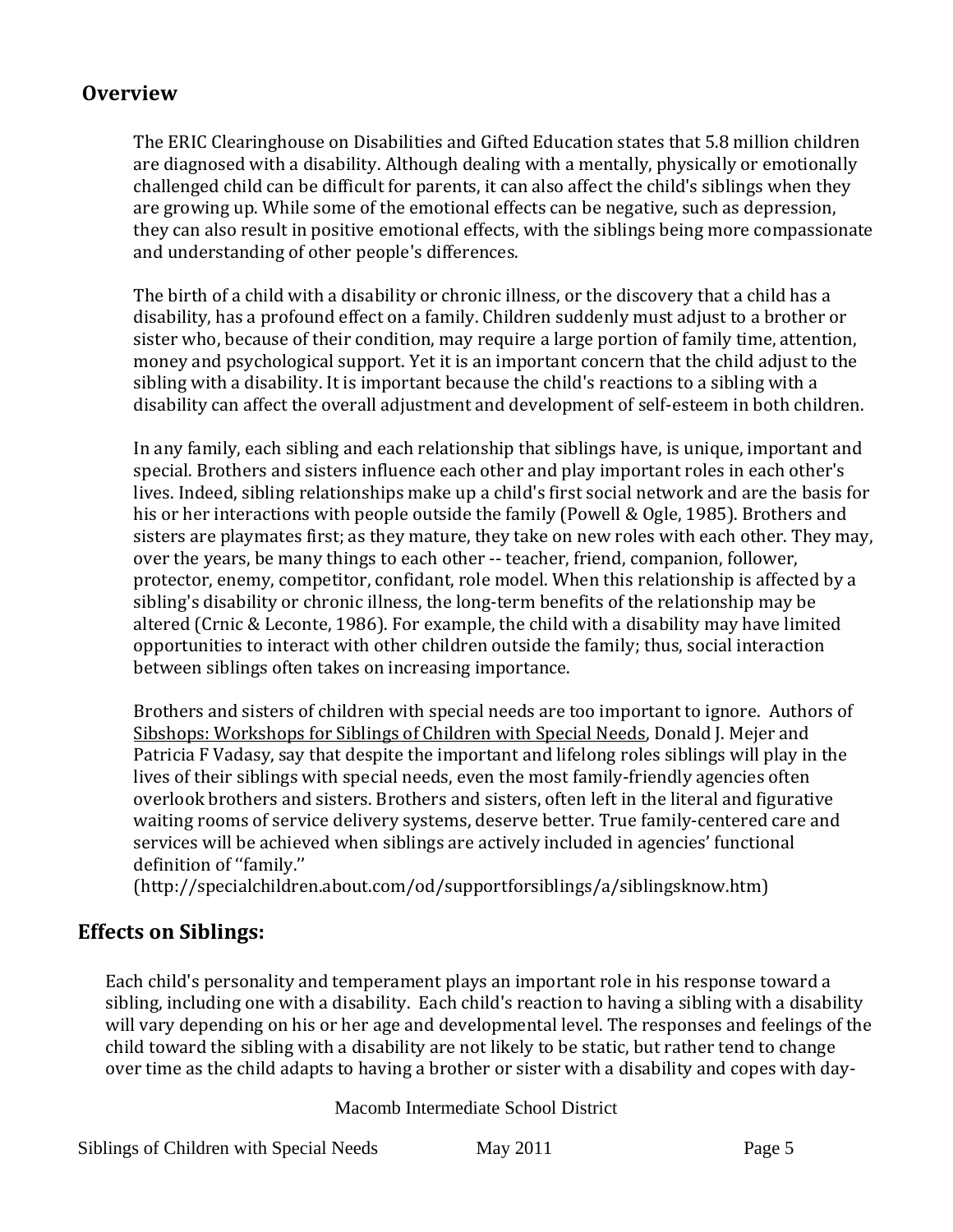to-day realities. Siblings of children with special needs have special needs themselves. Their sister or brother with special needs *will* get a bigger share of attention. While having a sibling with special needs presents challenges, it also comes with opportunities. Kids who grow up with a sibling with special health or developmental needs may have more of a chance to develop many good qualities, including:

- Patience
- Kindness and supportiveness
- Acceptance of differences
- Compassion and helpfulness
- Empathy for others and insight into coping with challenges
- Dependability and loyalty that may come from standing up for their brother or sister
- Ability to advocate

Siblings also can grow up feeling the negative effects of having a sibling with special needs. Siblings of children

*"He is soooo funny! And he helps me be friends with kids like TJ (a child with autism in her class). Even my teacher says I am a good friend to TJ. It's one of my talents!"* 

*Summer, 5, sister* 

with special abilities or needs may act out to get parents' attention. The impact on family dynamics can go much deeper particularly with siblings of children with special‐needs, who may:

*"Kids sometime make fun of my brother and it makes me sad and I have to say, 'Don't make fun of my brother! He has seizures and other stuff he can't help it!' cause I am mad. Sometimes I get embarrassed when kids make fun of him if I'm playing with him cause then they might think that I'm like that, too." Summer, 5, sister* 

- Feel alone or jealous about extra attention for their sibling and interpret it as rejection
- Wish they had medical problems to get more attention
- Worry they might "catch" what their sibling has
- Be overly helpful or non-compliant for attention
- Try to ease parents' burdens by not making demands or feeling guilty if they do
- Feel guilty for their own good health or have negative thoughts about their sibling with special‐needs
- Feel embarrassed or resent having to involve their sibling with neighborhood friends
- Resent having to care for a sibling or worry about their sibling's future

#### **Depression**

Depression, a serious mood disorder in which the patient feels sad or worthless, can affect siblings of a mentally challenged child. The Vanderbilt Kennedy Center reports that research done at the University of Wisconsin‐Madison found that 63 percent of siblings experience depression. Depressive symptoms may be linked to other emotional difficulties, such as the child being resentful or embarrassed by her challenged sibling. The depressed child may also be scared about her sibling, feel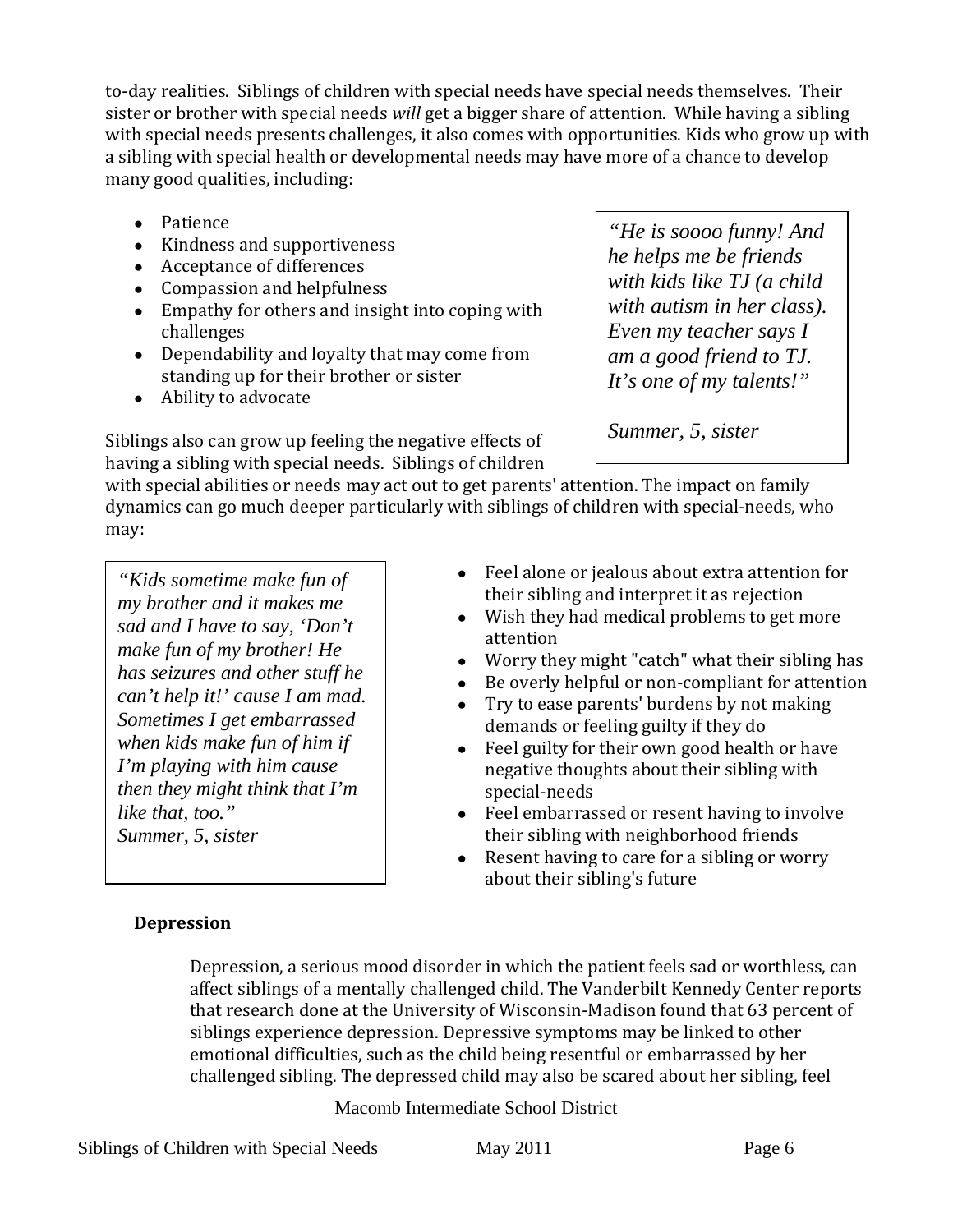guilty about being "normal," or be angry about a lack of attention from her parents. Red flags for depression include withdrawal, frequent crying, hopelessness, appetite changes, loss of interest, sudden or gradual marked behavior changes, and talking about self‐mutilation.

#### **Pressu re to Perform**

The sibling of a challenged child may feel extra pressure on him, either to take care of his sibling or do the activities that his sibling cannot. Even if the parents are not putting the pressure on the child, he may feel as though they are. The child may also feel lost or ignored, thinking that all of the attention is being directed at the challenged sibling. Parents should be aware of signs that the child needs help or more one‐on‐one time. If the child strives for perfection and has poor concentration or self‐ esteem, parents may consider those signals and act accordingly. Siblings may feel obligated to compensate for the child with the disability, to make up for that child's limitations. They may be acting as a surrogate parent, assuming more responsibility than would be usual in the care of a sibling.

#### **ffects on C E hildren with Special Needs:**

Children with special needs also experience stress as family members. These common stresses include frustration at not being able to make themselves understood; unhappiness at being left to play alone; irritation over constant reminders about everything; withdrawal because of lack of social skills; low self‐esteem and anger resulting from an inability to do things as easily and quickly as their brothers and sisters. Through it all, with understanding and support, there are usually many positive interactions and normal sibling give‐and‐take situations from which each learns and matures.

#### **ffect E s on Family:**

All too often child with special needs can quickly become the center of family attention, for better or worse. While an intensive focus on therapy and treatment can be good for the child receiving the services, siblings can often feel neglected ‐‐ and if one parent is taking on most of the burden or disagrees with the course being followed, strain can show in a marriage as well.

Dr. Scott L. Barkin, Executive Director of the Block Institute in Brooklyn, N.Y., says concerns of parents of a child with special needs with typically developing siblings can include any or all of the following:

- As a parent am I giving each of my children all the attention they need and desire, or am I neglecting my "typically" developing child(ren)?
- Will my typically developing child have to make too many sacrifices?
- Will my children develop a relationship? Will they play together?
- Will my typically developing child become resentful?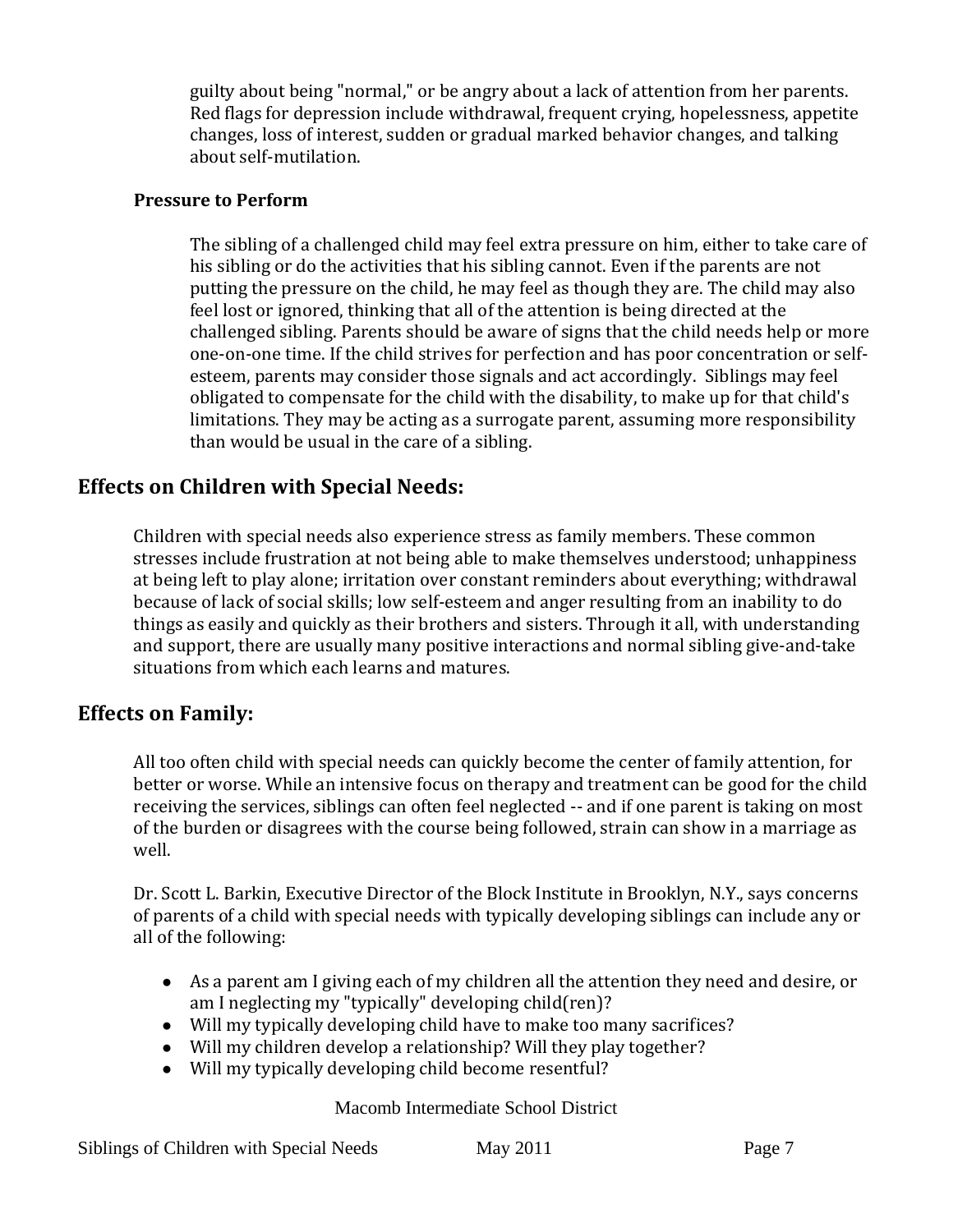"My advice to parents isn't simply to make sure you spend X amount of time with each child," Barkin says. "This needs to be done in conjunction with investing in processing who your child is. Every child needs to believe they are understood, appreciated, regarded and acknowledged. What each child requires to feel that is different."

"Relationships between siblings, with or without the presence of a disability, develop in encouraging, nurturing environments," Dr. Barkin says. "These relationships require love, commitment, respect, patience, communication and universally are not always easy."

One thing all these moms strive to remember is that their typical children have feelings that must be allowed to be expressed. Programs such as Sibshops, which has workshops in the United States and internationally, acknowledge that being the brother or sister of a child with special-needs can be difficult. Sometimes siblings feel good; sometimes they feel bad. A lot of the time they feel somewhere in between.

Sibshops authors, Meyer and Vadasy, stress the inclusion of siblings in all areas surrounding the child with the special needs for several reasons:

- These brothers and sisters will be in the lives of family members with special needs longer than anyone else. Brothers and sisters will be there after parents are gone and special education services are a distant memory. If these brothers and sisters are provided with support and information, they can help their siblings live dignified lives from childhood to their senior years.
- Throughout their lives, brothers and sisters share many of the concerns that parents of children with special needs experience, including isolation, a need for information, guilt, concerns about the future and caregiving demands. Brothers and sisters also face issues that are uniquely theirs, including resentment, peer issues, embarrassment and pressure to achieve.

Finally, the positive or negative nature of the relationships between siblings and among family members may be influenced by factors such as these:

- the family's resources
- the family's lifestyle
- the family's child-rearing practices
- the kind and severity of the disability
- the number of children in the family
- the age differences between children in the family
- the other stress-producing conditions that exist in the family
- the kinds of coping mechanisms and interaction patterns that exist within the family
- the kind and quality of the support services available in the community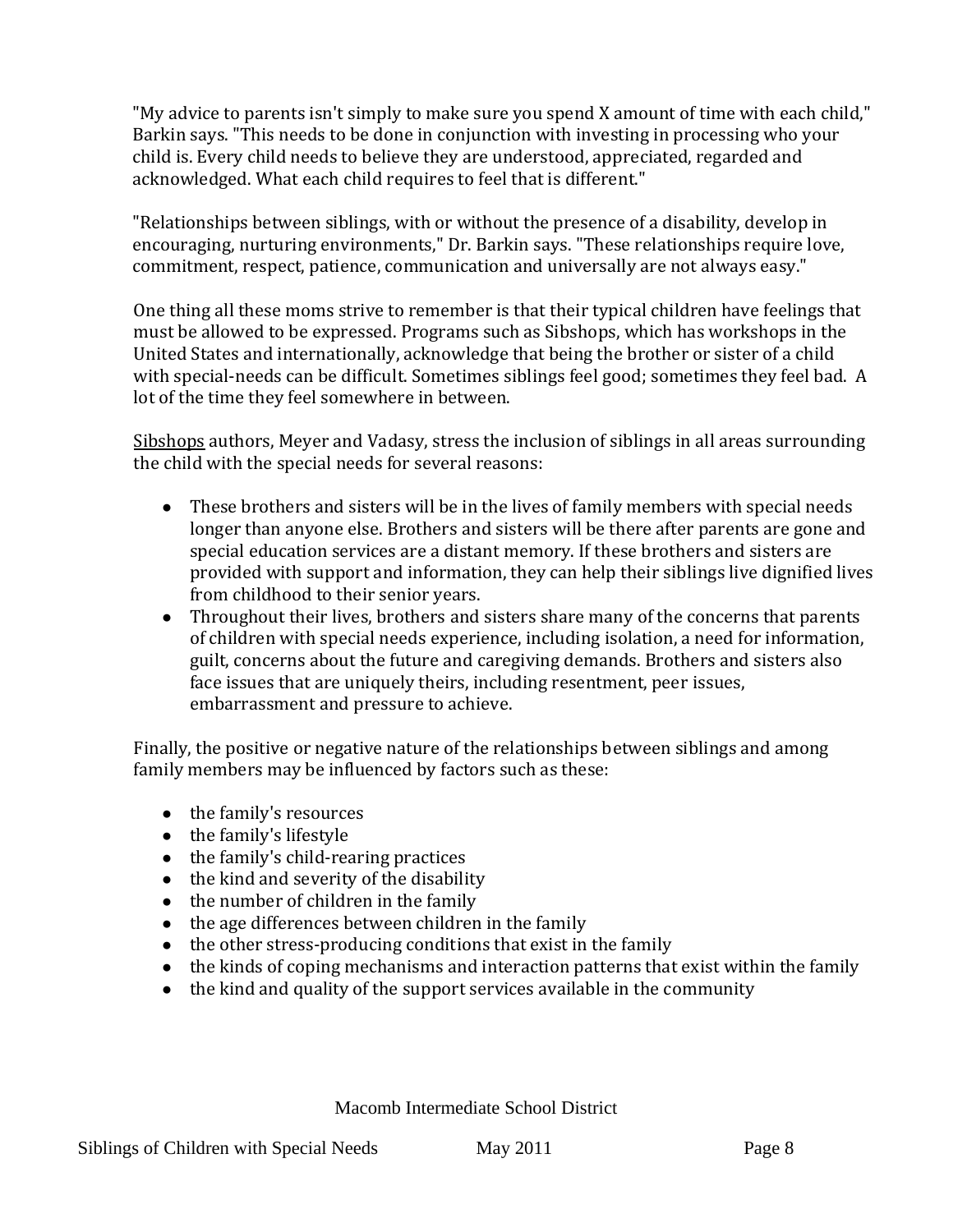### **Service Coordinator Considerations:**

**Preschoolaged siblings**, for example, may feel confused, afraid, anxious, and angry about a brother or sister's disability or illness. All children are different; the intensity of a child's concerns, needs, and experiences will vary from sibling to sibling, as will a child's reaction to and interpretation of events. The younger the child the more difficult it may be for him or her

to understand the situation and to interpret events realistically. Siblings may resent the time their parents give to the sibling with a handicap and perceive it as rejection. They may wonder what is wrong with them that their parents love their sister or brother with a disability more. During the early years the sibling may mimic the physical or behavioral actions of the child with a disability, or the sibling may regress in behavioral development. Later on, he or she

*"During one of my son's long seizures, when he first began getting them, my 5 year old daughter began rolling on the floor and shaking." A mom*

> *"Sometimes I worry about the possibility of*

*having a child with Autism Spectrum Disorder since several members of my family have this condition. Having a sister with Asperger's Disorder has taught me a lot, but it is still scary to think that I may have to face this kind of challenge with my own kids." Amanda, 27, sister*

may be prone to extremes of behavior such as "acting out" or becoming the "perfect" child.

**Elementary schoolaged children** may feel embarrassed or ashamed as they recognize differences between their sibling and someone else's brother or sister. They may worry about "catching" or developing the problem, and they may feel guilt because they themselves do not have a disability. They may also feel protective and supportive of their sibling, and this may trigger conflicts with peers.

**Young adults** may have future‐oriented concerns. They may wonder what will become of their brother or sister with a disability. They may also be concerned about how the people they socialize with, date, and later marry will accept the brother or sister with a disability. Additional issues faced by young adults may include

*"I sometimes get so frustrated with my brother, but I know it is not his fault. Don't get me wrong—I love him like he is. You know, I have always wanted to spend just one day like him just to know how he feels and thinks." Dean, 18, brother* 

genetic counseling when planning their own families, and coping with anxiety about future responsibilities for the brother or sister with a disability or illness.

Parents and professionals need to be aware that there may be a gap between the sibling's knowledge and actions. A sibling may be able to rationally explain a brother's or sister's disability to inquiring friends or neighbors, but may still exhibit temper tantrums over the same sibling's actions in the home.

Macomb Intermediate School District Most importantly, the need for information and understanding does not have to be addressed solely by the parents. A child's disability is a concern that should be shared by parents, helping professionals, the community and society.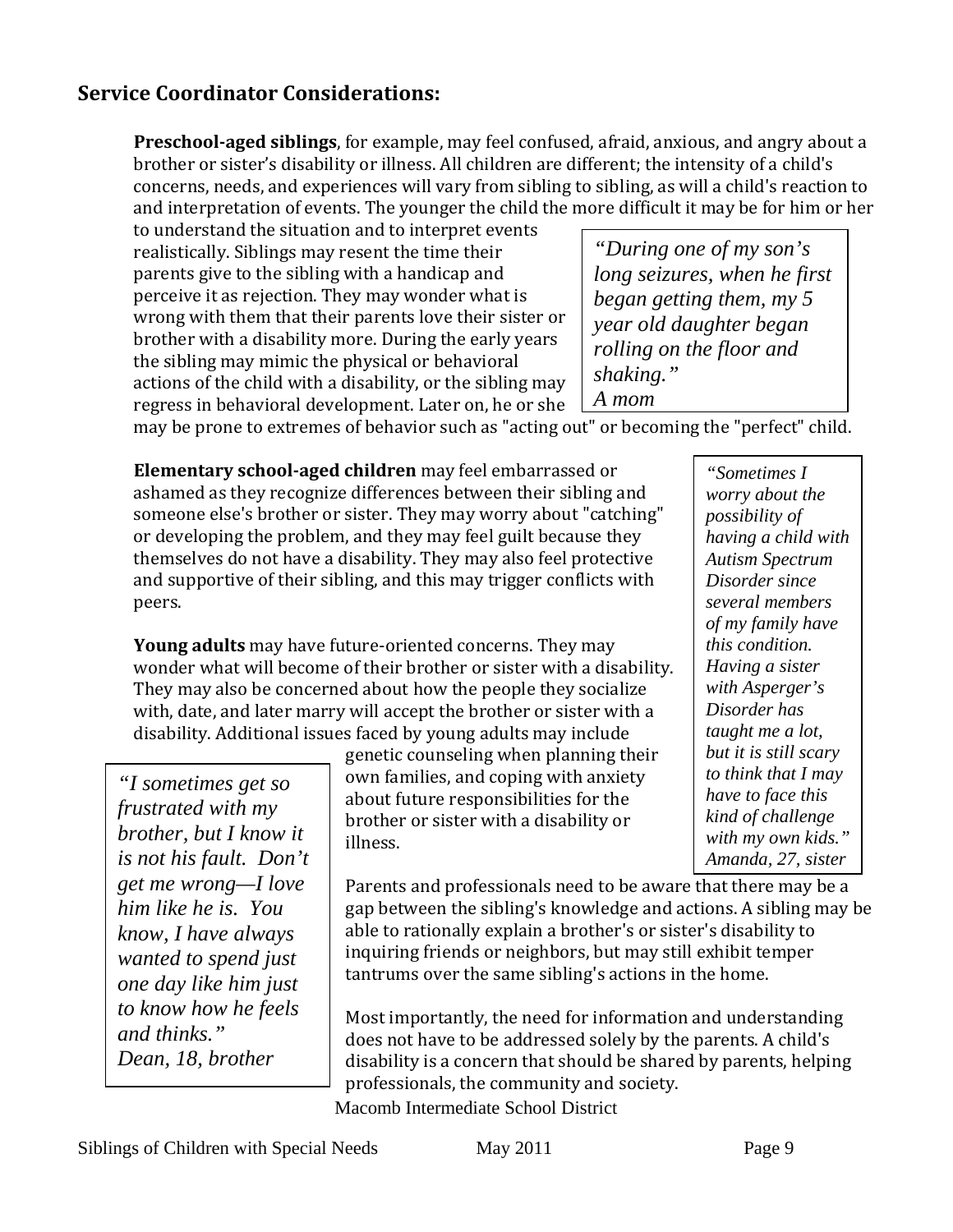#### **I ntervention Strategies:**

Parents set the tone for sibling interactions and attitudes by example and by direct communications. In any family, children should be treated fairly and valued as individuals, praised as well as disciplined and each child should have special times with parents. Thus, parents should periodically assess the home situation. Although important goals for a child with special needs are to develop feelings of self-worth and self-trust, to become as independent as possible, to develop trust in others, and to develop to the fullest of his or her abilities, these goals are also important to siblings.

To every extent possible, parents should require their children with disabilities to do as much as possible for themselves. Families should provide every opportunity for a normal family life by doing things together, such as cleaning the house or yard; or going on family outings to the movies, the playground, museums or restaurants. Always, the child with the disability should be allowed to participate as much as possible in family chores, and should have specific chores assigned as do the other children.

All family members should share caregiving responsibilities for the child with a disability or chronic illness. It is especially important that the burden for caregiving does not fall onto the shoulders of an older sibling. If there is an older sister, there is a tendency in some families to give her the primary responsibility, or an excessive amount of it. Today, however, more communities are providing resources to ease the family's caregiving burdens. Examples include recreation activities, respite care and parent support groups.

Powell and Ogle (1985) present several strategies suggested by siblings themselves for parents to consider in their interactions with their children. These siblings suggest that parents should:

- Be open and honest
- Limit the caregiving responsibilities of siblings
- Use respite care and other supportive services
- Accept the disability
- Schedule special time with the sibling
- Let siblings settle their own differences
- Welcome other children and friends into the home
- Praise all siblings
- Recognize that they are the most important, most powerful teachers of their children
- Listen to siblings
- Involve all siblings in family events and decisions
- Require the child with special-needs to do as much for himself or herself as possible
- Recognize each child's unique qualities and family contribution
- Recognize special stress times for siblings and plan to minimize negative effects
- Use professionals when indicated to help siblings
- Teach siblings to interact
- Provide opportunities for a normal family life and normal family activities
- Join sibling-related organizations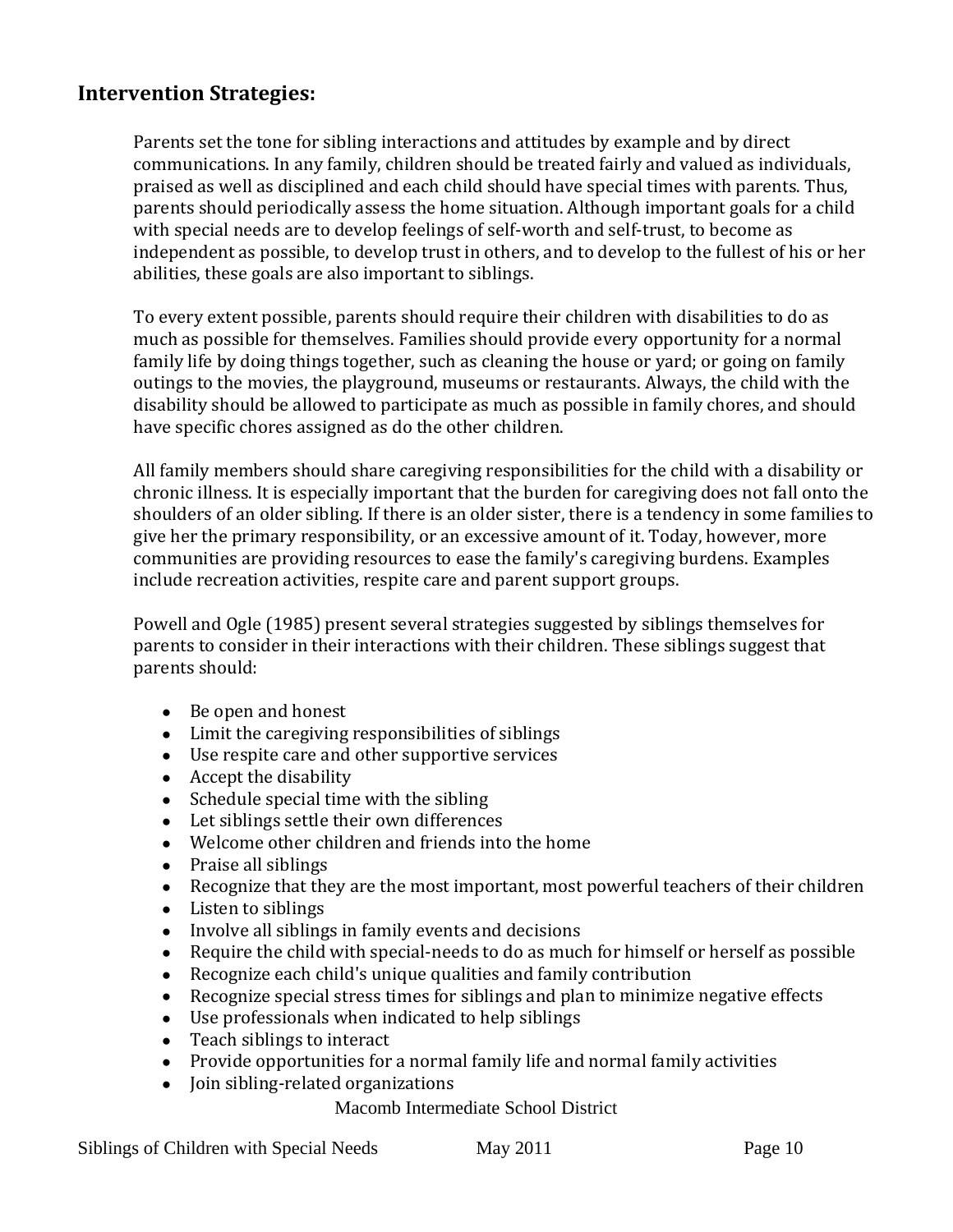Children with special‐needs, disabilities or chronic illness may often need more help and require more attention and planning from their parents and others in order to achieve their maximum independence. The special and unique bond among siblings can foster and encourage the positive growth of the entire family.

#### **Considerations** for **Families**:

#### **Sibling Rivalry**

It is impossible to treat all children equally; however, parents should be as fair as possible and take steps to minimize sibling rivalry. Pediatrician Scott Steinberg, MD. says that dealing with misperceptions and emotional responses can help prevent rivalry and starts with fostering communication. "Try to be a good listener. Encourage siblings to express themselves, including negative feelings. Ask them what they like best and least about each other. Let your children know it's okay to get mad at their

*"It isn't fair when the school for a test at prizes and treats from Lukey gets to miss hospital. He gets everyone and no school!" Summer, 5, sister*

special‐needs sibling and not to feel guilty if they sometimes resent the extra attention." One good way to combat misperceptions, he says, is to describe to children their sibling's special needs or abilities, starting with simple explanations around ages 5 or 6. "Share with them how a health condition is evaluated and treated and what to expect. Talk about their sibling's strengths and weaknesses and the best ways to interact with that child."

Another suggestion from Steinberg is to be sure to have children with special‐needs do as much for themselves as they can and assign them tasks so everybody has responsibilities. Do chores together as a family. He suggests setting siblings up to cooperate rather than compete, for instance by having them race against the clock as a team rather than individually to complete chores. He also recommends devoting time to family activities that everyone enjoys.

"Let each child know he or she is special," Steinberg says. "Make sure they're able to develop their own interests and identity. Try to get a few minutes a day alone between each parent and child." Exclusive time with parents will be especially valuable to the sibling of the child with special‐needs. He also cautions against overburdening older children with care duties for their siblings. All siblings of the child with special‐needs can be enlisted as "partners" with parents in understanding and addressing their sibling's requirements.

In addition, sibling support groups can connect children with others who have similar experiences. The Sibling Support Project facilitated a discussion on SibNet, its listserv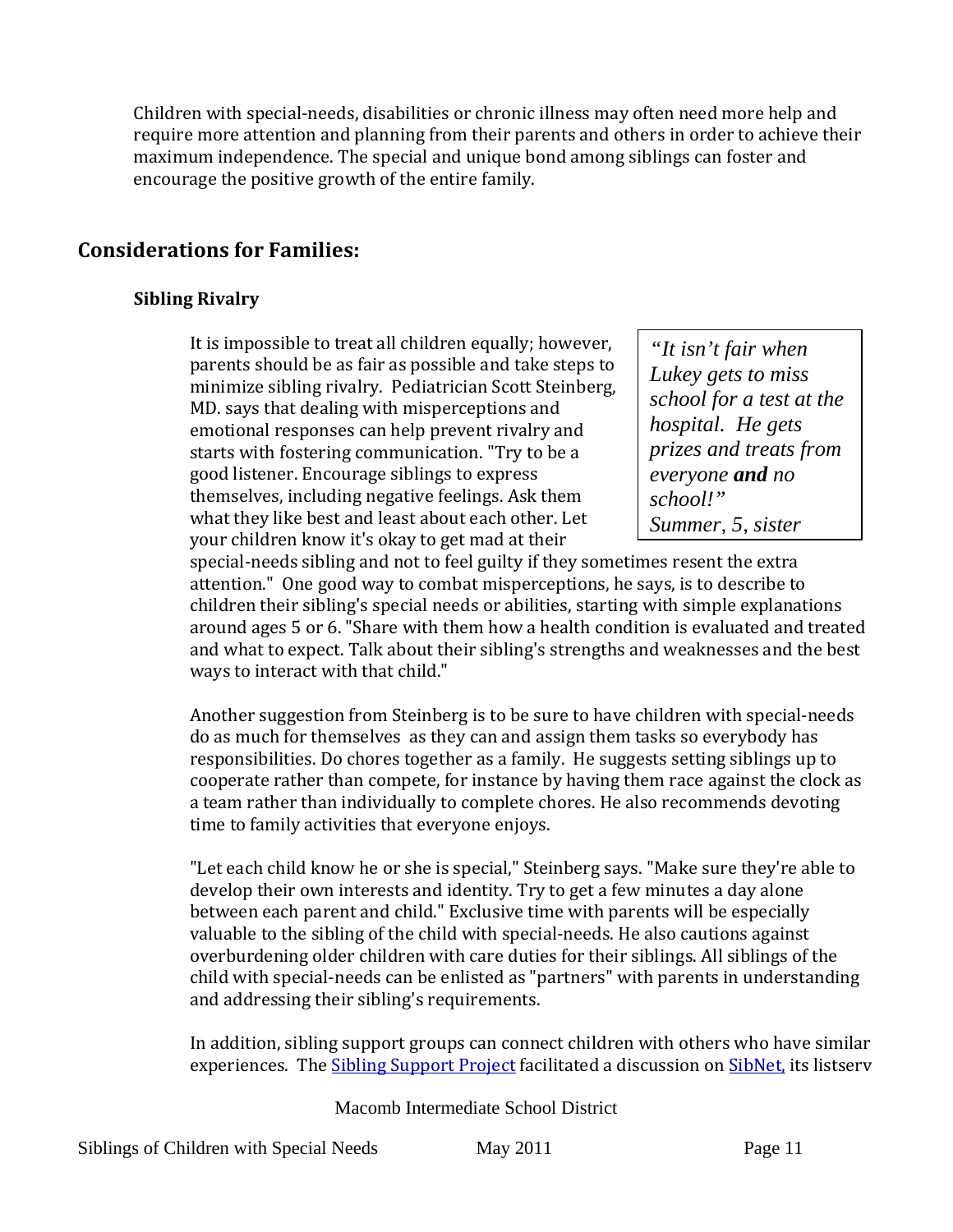for adult siblings of people with disabilities, regarding the considerations that siblings want from parents, other family members and service providers. The following are sixteen different themes discussed by SibNet members and recommendations from the Sibling Support Project:

#### **1. The Right to One's Own Life**

Throughout their lives, brothers and sisters may play many different roles in the lives of their siblings with special needs. Regardless of the contributions they may make, the basic right of siblings to their own lives must always be remembered. Parents and service providers should not make assumptions about responsibilities that typically developing siblings may assume without a frank and open discussion. *"Nothing about us without us"* ‐‐ a phrase popular with self‐advocates who have disabilities ‐‐ applies to siblings as well. Self‐determination, after all, is for everyone ‐‐ including brothers and sisters.

*"Du ring my formative years I woul some jealousy d say there was in However, it wasn't a huge factor due to the significant amount of time and attention my parents spent on my younger sister. that I was quite a bit older than her. In addition, I think as a youth it is pretty common to have some feelings of embarrassment being associated with a special needs sibling, but my experience is you grow out of that attitude pretty early on. As I grew older, I became more protective of her and understanding of the sacrifices my parents made, and appreciated her more as an individual."*

*Bob, 62, brother*

#### **2. Acknowledging Siblings' Concerns**

Like parents, brothers and sisters will experience a wide array of often ambivalent emotions regarding the effect their siblings' special needs has on them and the family as a whole. These feelings should be both expected and acknowledged by parents and other family members and service providers. Because most siblings will have the longest‐lasting relationship with the family member who has a disability, these concerns will change over time. Parents and providers would be wise to learn more about siblings' lifelong and ever‐changing concerns.

#### **3. Expectations for Typically Developing Siblings**

Families need to set high expectations for all of their children. Some typically developing brothers and sisters, however, react to their siblings' disability by setting unrealistically high expectations for themselves, and some feel that they must somehow compensate for their siblings' special needs. Parents can help their typically developing children by conveying clear expectations and unconditional support.

#### **4. Expect Typical Behavior from Typically Developing Siblings**

Although difficult for parents to watch, teasing, name calling, arguing and other forms of conflict are common among most brothers and sisters ‐‐ even when one has special needs. Although parents may be appalled at siblings' harshness toward one another, much of this conflict can be a beneficial part of normal social development. A child with Down Syndrome who grows up with siblings with whom he sometimes fights will likely be better prepared to face life in the community as an adult than a child with Down Syndrome who grows up as an only child. Regardless of how adaptive or developmentally appropriate it might be, typical sibling conflict is more likely to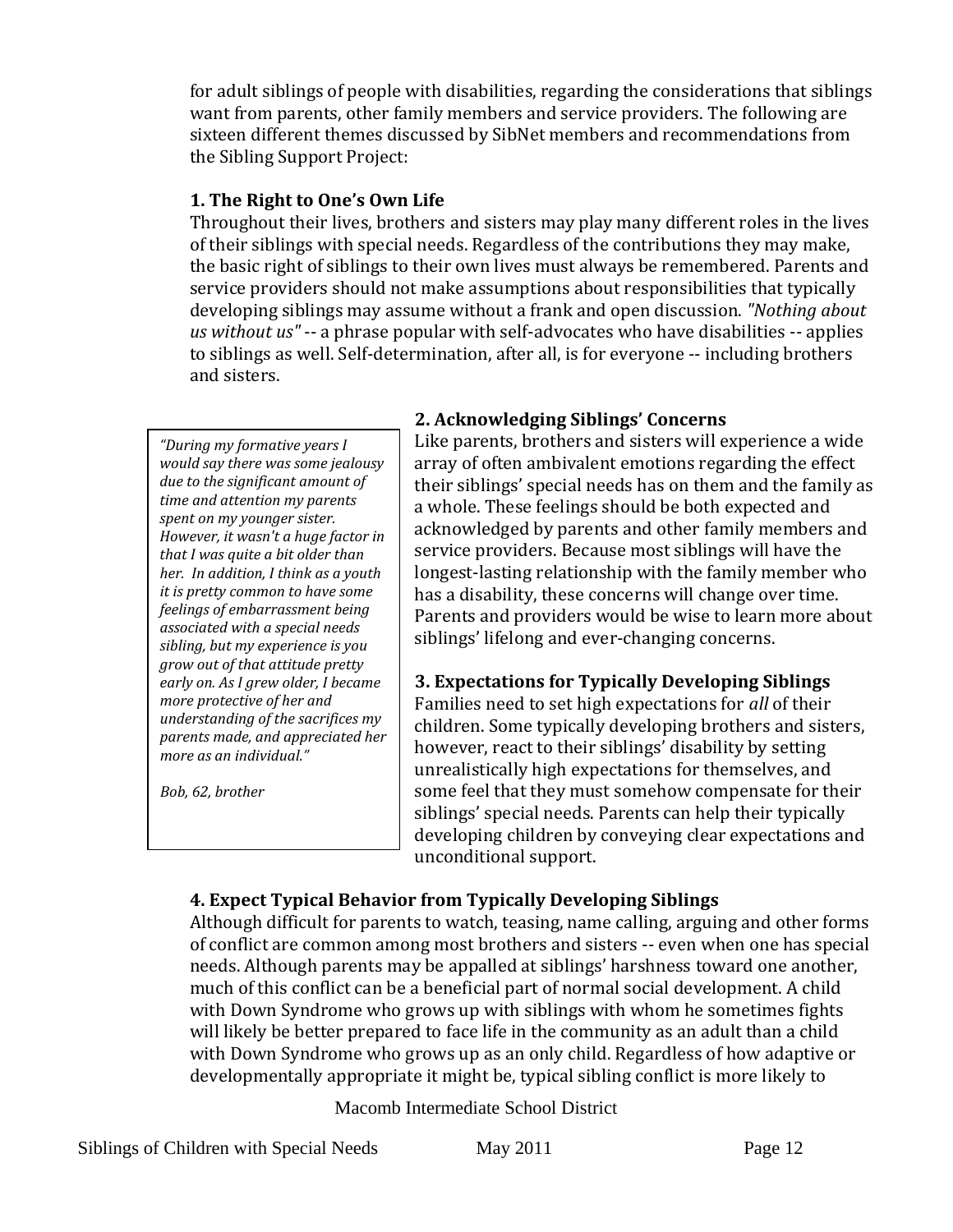result in feelings of guilt when one sibling has special health or developmental needs.<br>When conflict arises, the message sent to many

brothers and sisters is, "Leave your sibling alone. You are bigger, you are stronger, you should know better. It is your job to compromise." Typically developing siblings deserve a life where they, like other children, sometimes misbehave, get angry, and fight with their siblings.

#### **5. Expectations for the Family Member with Special Needs**

When families have high expectations for their benefit. As adults, typically developing brothers and sisters will likely play important roles in the

*"My brother and sister and I all have chores to do around the house, but not my other brother with Down syndrome. My parents think he can't even unload the dishwasher. But, I know he can because I make him do it when they go out!" Rachael, 15, sister*

children with special needs, everyone will<br>benefit. As adults, typically developing bro<br>and sisters will likely play important roles<br>lives of their siblings with disabilities. Pare<br>children with special needs acquire skill lives of their siblings with disabilities. Parents can help siblings now by assisting their children with special needs acquire skills that will allow them to be as independent as possible as adults. To the extent possible, parents should have the same expectations for the child with special needs regarding chores and personal responsibility as they do for their typically developing children. Not only will similar expectations foster independence, they will also minimize the resentment expressed by siblings when there are two sets of rules ‐‐ one for them and another for their siblings who have special needs.

#### **6. The Right to a Safe Environment**

Some siblings live with brothers and sisters who have challenging behaviors. Other siblings assume responsibilities for themselves and their siblings that go beyond their age level and place all parties in vulnerable situations. Siblings deserve to have their own personal safety given as much importance as the family member with special needs.

"My sister and I were talking about visiting somewhat in the way, we were able to fit in *y and have lots of snacks. We didn't have an r Kay, 27, siste the Toledo Zoo with Early On® one summer. We both still remember though it has been over 10 years. We expected to be the older kids, "helpers". At a time when we felt with the group, be with all the kids (siblings of kids in the program with their siblings) added responsibilities; we were just kids. We still are impressed with this trip and we all have a good time remembering this adventure."* 

#### **7. [Opportunities](http://www.google.com/url?q=http%3A%2F%2Fwww.siblingsupport.org%2Fconnect&sa=D&sntz=1&usg=AFQjCNGX-uMYa2fj05P1AtalKpiZe9xI8A) to Meet Peers**

[For most parents, the thought of "going it alone"](http://www.google.com/url?q=http%3A%2F%2Fwww.siblingsupport.org%2Fconnect&sa=D&sntz=1&usg=AFQjCNGX-uMYa2fj05P1AtalKpiZe9xI8A)  [‐‐ raising a child with special needs without the](http://www.google.com/url?q=http%3A%2F%2Fwww.siblingsupport.org%2Fconnect&sa=D&sntz=1&usg=AFQjCNGX-uMYa2fj05P1AtalKpiZe9xI8A)  [benefit of knowing another parent in a simi](http://www.google.com/url?q=http%3A%2F%2Fwww.siblingsupport.org%2Fconnect&sa=D&sntz=1&usg=AFQjCNGX-uMYa2fj05P1AtalKpiZe9xI8A)lar situation -- would be unthinkable. Yet, this [routinely happens to brothers and sist](http://www.google.com/url?q=http%3A%2F%2Fwww.siblingsupport.org%2Fconnect&sa=D&sntz=1&usg=AFQjCNGX-uMYa2fj05P1AtalKpiZe9xI8A)ers. Sibshops, listservs such as SibNet and [SibKids](http://www.google.com/url?q=http%3A%2F%2Fwww.siblingsupport.org%2Fconnect&sa=D&sntz=1&usg=AFQjCNGX-uMYa2fj05P1AtalKpiZe9xI8A), [and similar efforts offer siblings the common‐](http://www.google.com/url?q=http%3A%2F%2Fwww.siblingsupport.org%2Fconnect&sa=D&sntz=1&usg=AFQjCNGX-uMYa2fj05P1AtalKpiZe9xI8A) [sense support and validation that parents get](http://www.google.com/url?q=http%3A%2F%2Fwww.siblingsupport.org%2Fconnect&sa=D&sntz=1&usg=AFQjCNGX-uMYa2fj05P1AtalKpiZe9xI8A)  from Parent‐to‐Parent programs and similar [programs. Brothers and sisters ‐‐ like parents ‐‐](http://www.google.com/url?q=http%3A%2F%2Fwww.siblingsupport.org%2Fconnect&sa=D&sntz=1&usg=AFQjCNGX-uMYa2fj05P1AtalKpiZe9xI8A)  [like to know that they are n](http://www.google.com/url?q=http%3A%2F%2Fwww.siblingsupport.org%2Fconnect&sa=D&sntz=1&usg=AFQjCNGX-uMYa2fj05P1AtalKpiZe9xI8A)ot alone with their unique joys and concerns.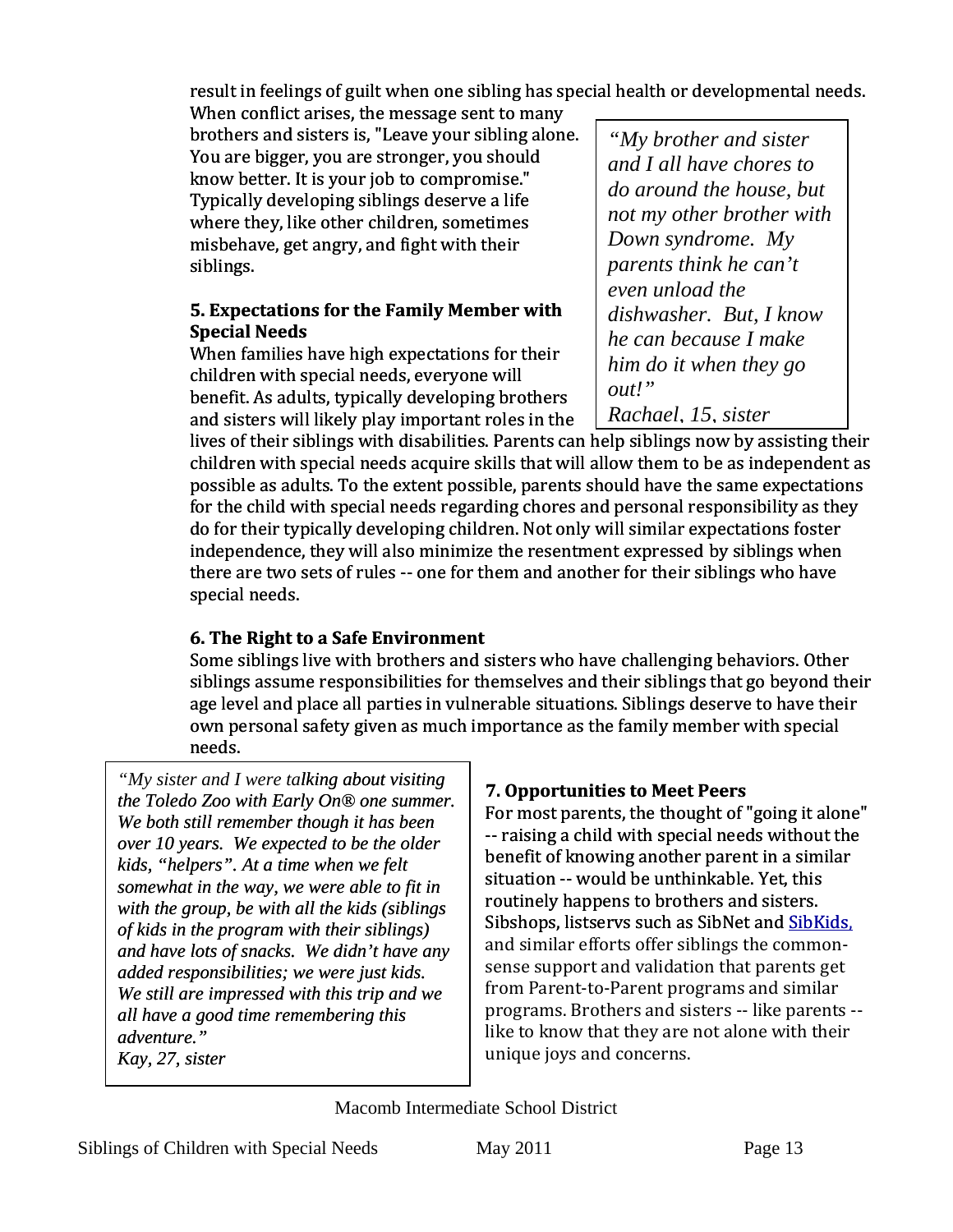#### **8. Opportunities to Obtain Information**

Throughout their lives, brothers and sisters have an ever‐changing need for information about their sibling's disability—and its treatment and implications. Parents and service providers have an obligation to proactively provide siblings with helpful information. Any agency that represents a specific disability or illness and prepares materials for parents and other adults should prepare materials for siblings and young readers as well.

#### **9. Siblings' Concerns About the Future**

Early in life, many brothers and sisters worry about what obligations they will have toward their sibling in the days to come. Parents can reassure their typically developing children by making plans for the future of their children with special needs, listening to their typically developing children's suggestions as they make these plans, considering backup plans, and realizing that their typically developing children's availability may change over time. When brothers and sisters are brought ''into the loop'' and given the message early that they have their parents' blessing to pursue their own dreams, their future involvement with their sibling who has a disability will be a choice instead of an obligation. For their own good and for the good of their siblings with disabilities, brothers

*"Oh. I honestly never gave much thought to having an aunt with special needs. I was never embarrassed about it as a kid or anything. As I got older I more just thought about how the care for her would impact my parents."* 

*Rob, 34, nephew* 

and sisters should be afforded the right to their own lives. This includes having a say in whether and how they will be involved in the lives of their siblings with disabilities as adults and the level, type and duration of that involvement.

*"Well the most difficult thing about having a special needs sibling (as an adult) is when your parents have not adequately planned for that siblings' adult life and have basically left it to the other children to figure it out and to assume that responsibility for the rest of their adult lives.*

*It causes friction between spouses and other siblings and stress and worry about what will become of that sibling after we are no longer able to care for her. It is hurtful to watch her be treated as "wallpaper" by other family members who often ignore her even when she is in the same room. And even though our parents were reluctant to make hard decisions when she was younger, it is unfair that she should carry the blame for what she cannot now do at 50+ years that maybe she might have been able to do if other choices were made for her when she was younger.*

*My advice to special need parents would be to make sure you have a plan in place to provide for that child as an adult. If not everyone in your family will be hurt including the special needs child."*

*Judy, 66, sister*

#### **10. Including Both Sons and Daughters**

Just as daughters are usually the family members who care for aging parents, adult sisters are usually the family members who look after the family member with special needs when parents no longer can. Serious exploration of sharing responsibilities among siblings—including brothers should be considered.

#### **11. Communication**

Although good communication between parents and children is always important, it is especially important in families where there is a child who has special needs. An evening course in active listening can help improve communication among all family members, and books such as *How to Talk*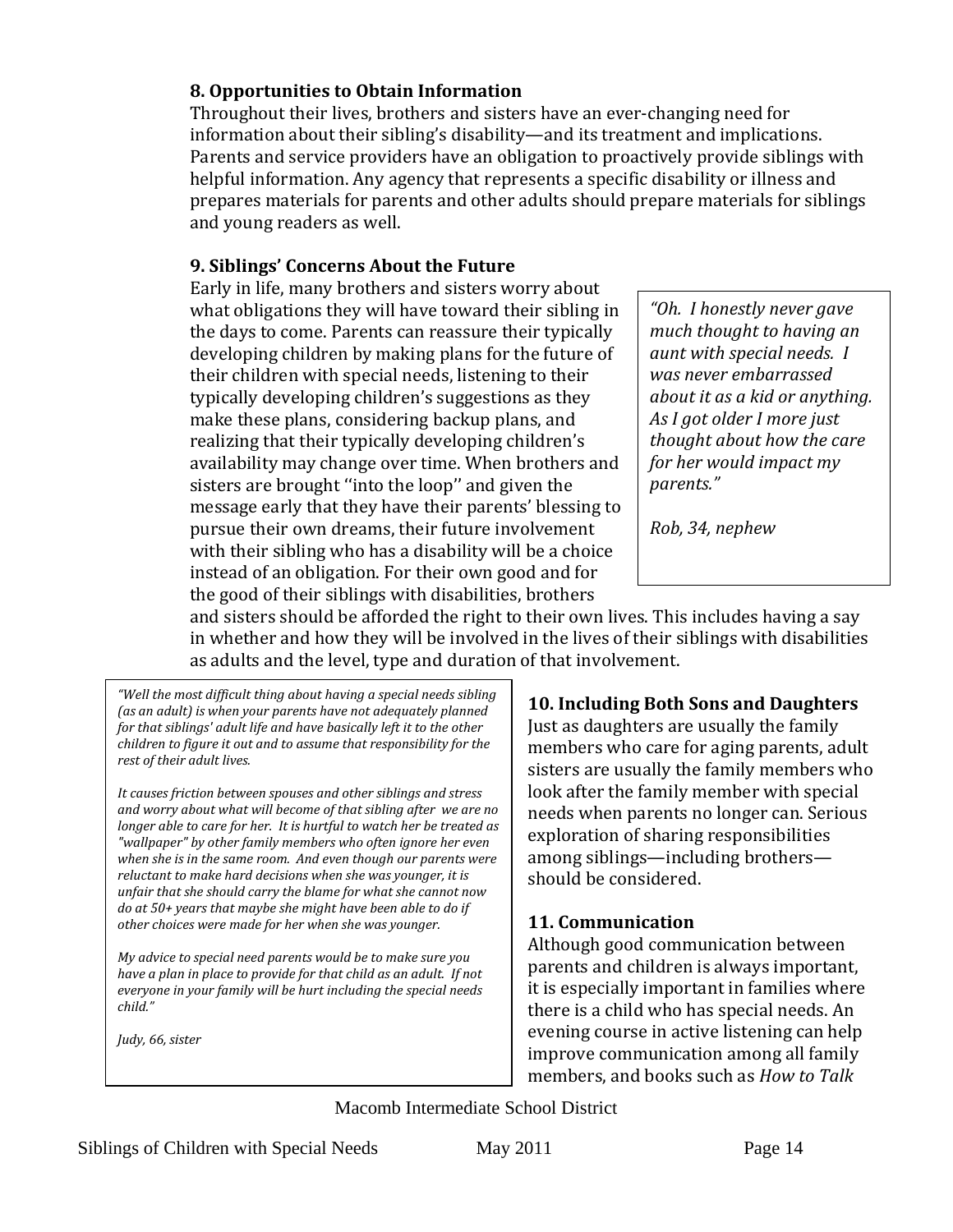*So Kids Will Listen and Listen So Kids Will Talk* (2004) and *Siblings without Rivalry* (1999) (both by Adele Faber and Elaine Mazlish) provide helpful tips on communicating with children.

#### **12. OneonOne Time with Parents**

Children need to know from their parents' deeds and words that their parents care about them as individuals. When parents carve time out of a busy schedule to grab a bite at a local burger joint or window shop at the mall with their typically developing children, it conveys a message that parents are there for them as well and provides an excellent opportunity to talk about a wide range of topics.

#### **13. Celebrate Every Child's Achievements and Milestones**

Over the years, we've met siblings whose parents did not attend their high school graduation ‐‐ even when their children were valedictorians ‐‐ because the parents were unable to leave their child with special needs. We've also met siblings whose wedding plans were dictated by the needs of their sibling with a disability. One child's special needs should not overshadow another's achievements and milestones. Families who seek respite resources and creative solutions and strive for flexibility can help ensure that the accomplishments of all family members are celebrated.

#### **14. Parents' Perspective Is More Important than the Actual Disability**

Parents would be wise to remember that the parents' interpretation of their child's disability will be a greater influence on the adaptation of their typically developing sibling than the actual disability itself. When parents seek support, information and respite for themselves, they model resilience and healthy attitudes and behaviors for their typically developing children.

*"However I present my child is usually how others perceive him!" A mom* 

#### **15. Include Siblings in the Definition of "Family"**

Many educational, health care and social service agencies profess a desire to offer family-centered services but continue to overlook the family members who will have the longest‐lasting relationship with the person who has the special needs ‐‐ the sisters and brothers. When brothers and sisters receive the considerations and services they deserve, agencies can claim to offer "family‐centered" ‐‐ instead of "parent‐centered" ‐‐ services.

#### **16. Actively Reach Out to Brothers and Sisters**

Parents and agency personnel should consider inviting (but not requiring) brothers and sisters to attend informational, individualized education plan (IEP), individualized family service plan (IFSP), transition planning meetings and clinic visits. Siblings frequently have legitimate questions that can be answered by service providers. Brothers and sisters also have informed opinions and perspectives and can make positive contributions to the child's team.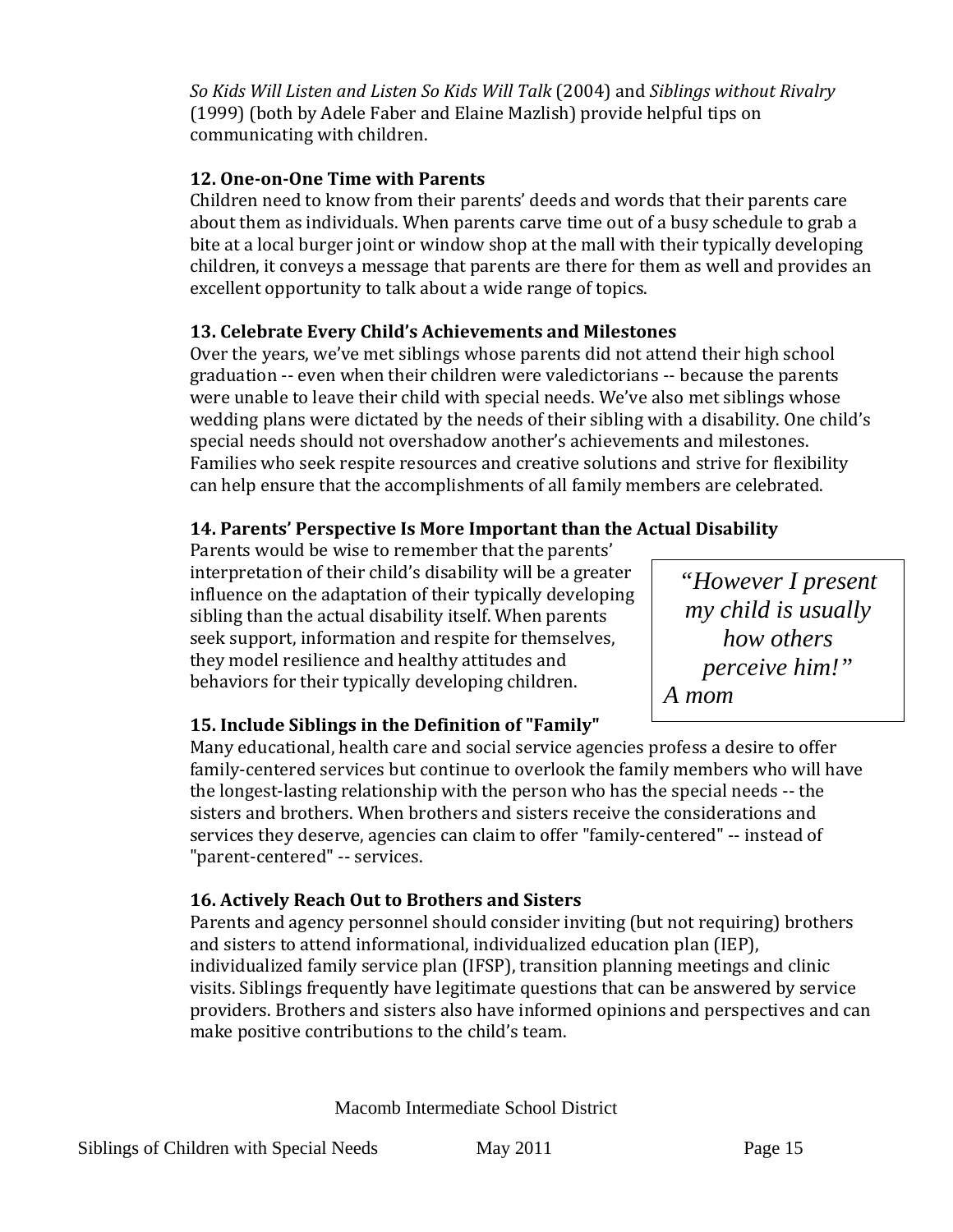#### **When to Seek Help**

Sometimes sibling's have feelings that can so intense or disruptive that a child may need some professional counseling to help him cope. Signs to watch for include sleep or appetite disturbance, hopelessness, poor concentration, low self‐esteem, talk of hurting oneself, loss of interest in activities, frequent crying or worrying, difficulty separating from parents, perfectionism, or what can be physical symptoms of emotional distress, such as headaches or stomachaches. Meeting and talking with other kids going through the same thing can also be very helpful, however, a pediatrician should be contacted if a child displays any of the warning signs.

#### Message from a sister

I have four siblings: an older brother, an older sister, and two younger sisters. My youngest sister Sarah has Down syndrome. I was eleven years old when she was born and my other younger sister Leah and I had just transferred to a private school; our older siblings were already in high school. It seemed Leah and I were miles away in another world. There was so much to try and understand during the first year of Sarah's life for everyone in my family. I remember going to appointments with my parents and meeting the Cardiologists and Ophthalmologist who introduced themselves to me as if we would be

*"We have decided we are going to get our daughter some counseling. She isn't sleeping, cries all of the time, doesn't enjoy the things that she used to, and has had some of those other warning signs. It's been like that since my son first had problems. I just kept thinking they would go away on their own if she had some time, only they haven't. My kids share a bedroom because we have a two bedroom home. Since we have my son's night seizures fairly controlled, we recently moved him out of our room and back in with his sister. Every night since, our daughter has run into our room screaming that he is having a seizure. We always run to check, but it has not once been a seizure. Then, last night, our daughter came downstairs after being in bed for about an hour and broke down in tears. "Every time he moves I'm afraid he is having a seizure again. Then, mom will cry, the police and ambulance men will come again and they'll have to take him to the hospital again. And I hate those men!" She also said, "I wish I was the little sister with the seizures or that I didn't have anybody because I can't take this anymore." It made me sad for her because the last time the ambulance was at our house was six months ago. For her to still be terrified told me that she still must be harboring a great deal of stress, anxiety, and responsibility." A mom* 

seeing each other again. A lot of this went over my head but I wanted to understand and I wanted my baby sister to be healthy. It seems like everything was so unknown then and I didn't really know what I was supposed to be worried about because Sarah seemed fine despite her diagnosis.

As the months passed, every milestone Sarah was heading toward became a very important goal. It was a silent understanding which Leah and I arrived at to become Sarah's playmates, but as our mother had emphasized, we must be good examples, too. It was in probably March or April when Sarah began to watch me when my family would be sitting together for dinner. Sarah would stare at me from across the table, completely serious, undistracted, an unchanging expression on her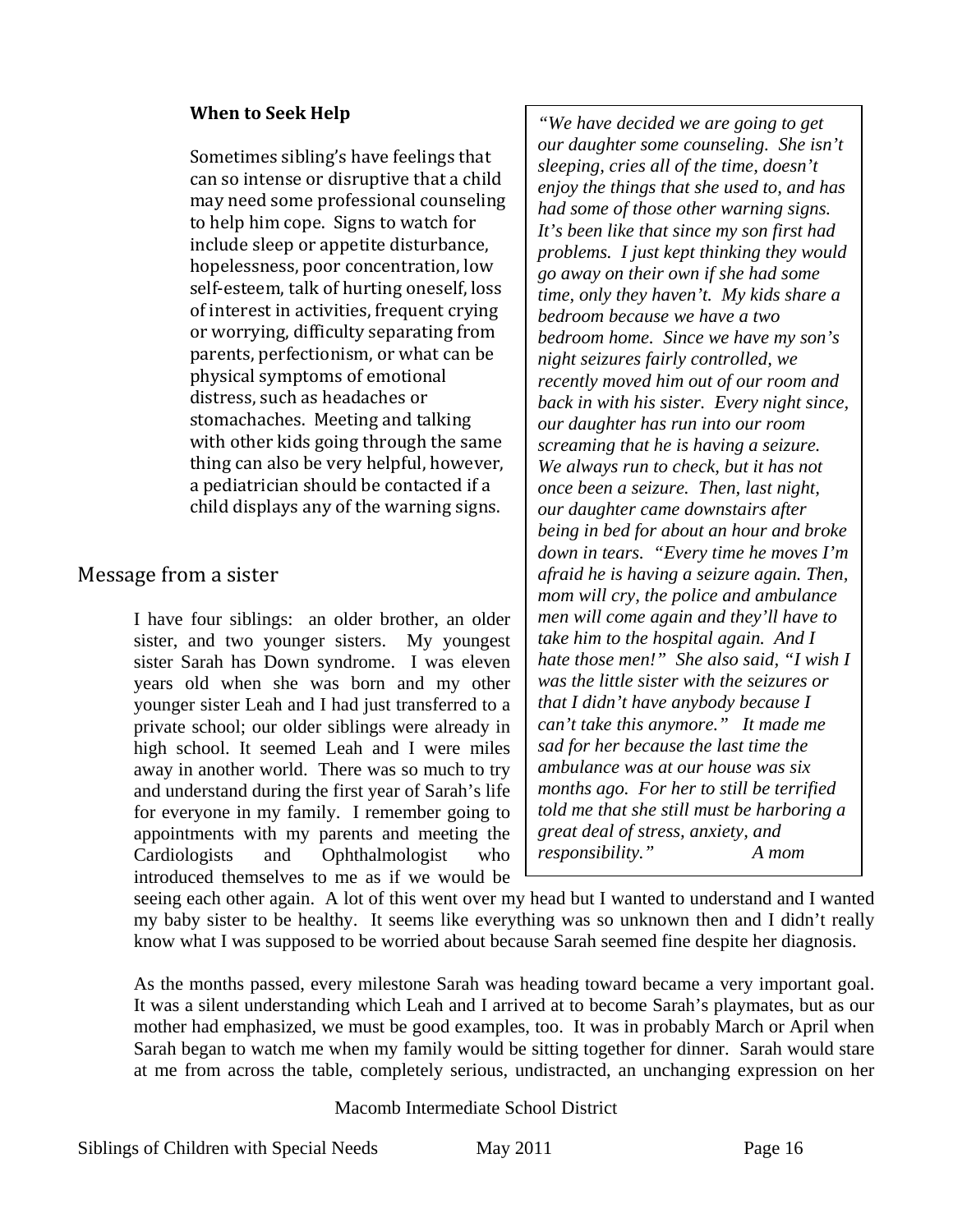face, as I ate, talked. I was a little awkward already as I was almost 12 years old but this was really uncomfortable and it seemed nothing I did could break her gaze. She did this every evening. I finally realized she was not looking for something specific from me, she was simply observing and soon enough, she began to copy me. So, I have tried to be a good example for Sarah to follow, hopefully not disappointing her too much as well as for my other little sister, Leah.

I think Leah and I adopted self-awareness behaviors, becoming conscientious of our actions, words and emotions as much as we could at our ages. We both have very different relationships with Sarah, but Leah and I are also close, we still have that silent understanding of taking care of our little sister. When I talked to Leah about this "tool kit", she thinks this is "awesome" that there is so much understanding for siblings of children will special needs, but she was quick to clarify that she would never want Sarah to feel badly about being a different kind of sibling.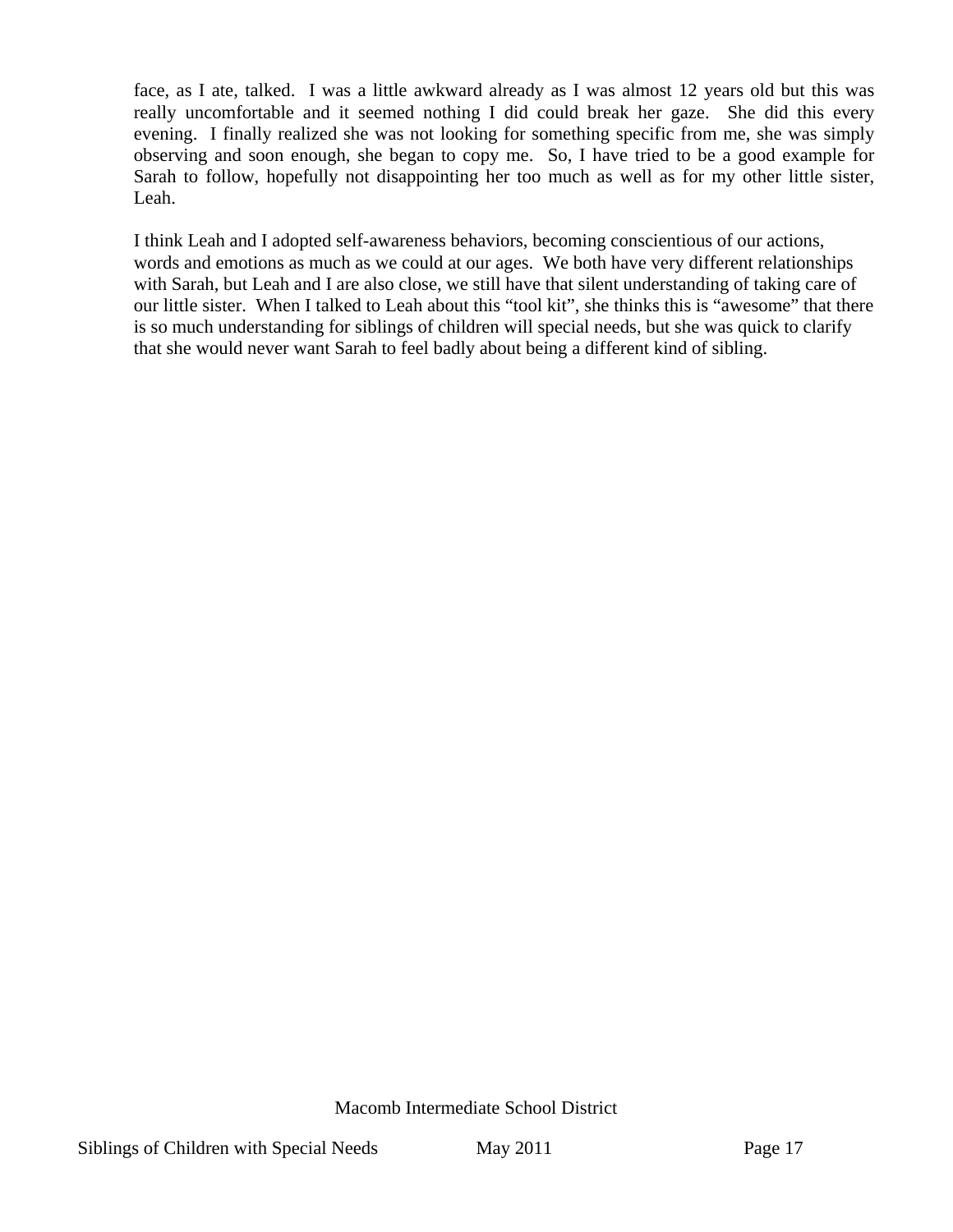## **Recommended Books:**

#### **For parents:**

- It Isn't Fair! Edited by Stanley D. Klein and Maxwell J. Schleifer *Presents a wide range of perspectives on the relationship of siblings to children with disabilities, written by parents, young adult siblings, younger siblings, and professionals. The issues of fairness, expectations, rewards, punishments, caretaking responsibilities, and negative feelings are all thoroughly discussed.*
- Living with a Brother or Sister with Special Needs: A Book for Siblings, by Donald Meyer and Patricia Vadasy
	- *May be useful for both parents and children to read.*
- Brothers and Sisters: A Special Part of Exceptional Families, by Thomas Powell and Peggy Gallagher
- Siblings Without Rivalry, by Adele Faber and Elaine Mazlish *A real classic—a quick and easy read with powerful techniques you can start using right away.*
- How to Cope with Mental Illness in Your Family: A Self Care Guide for Siblings, Offspring and Parents, by Diane Marsh, Rex Dickens and E. Fuller Torrey
- How to Talk So Kids Will Listen and Listen So Kids Will Talk by Adele Faber and Elaine Mazlish
- When Madness Comes Home: Help and Hope for the Children, Siblings and Partners of the Mentally Ill, by Victoria Secunda

#### **For children:**

- We'll Paint the Octopus Red, by Stephanie Stuve-Bodeen *Ages 37. Emma's baby brother Isaac is born with Down syndrome.*
- Ben, King of the River, by David Gifaldi *Ages 58. Chad, the older brother of a developmentally disabled boy, narrates this story about the family's first camping trip. Chad's frank storytelling gets across the highs and lows of the* trip and of life with Ben, and his mixed emotions. Includes a page of tips for siblings of kids with *special needs.*
- My Brother, Matthew, by Mary Thompson Ages 4-11. Offers a sibling's point-of-view of the ups and downs of life when your brother is *born with a disability. David, the older brother, wryly shares the worry, impatience, feeling left out, being talked down to by grownups—and the positive ways in which he has built a unique relationship with his brother.*
- Way to Go, Alex!, by Robin Pulver Ages 4-8. Carly feels the dual emotions that many siblings of special-needs children may feel. *in the Special Olympics. Her older brother Alex participates*
- Sara's Secret, by Suzanne Wanous *Ages 79. Sara's secret is her little brother Justin, who has cerebral palsy and mental retardation. Her love for him and the discomfort he causes her at school are realistically portrayed.*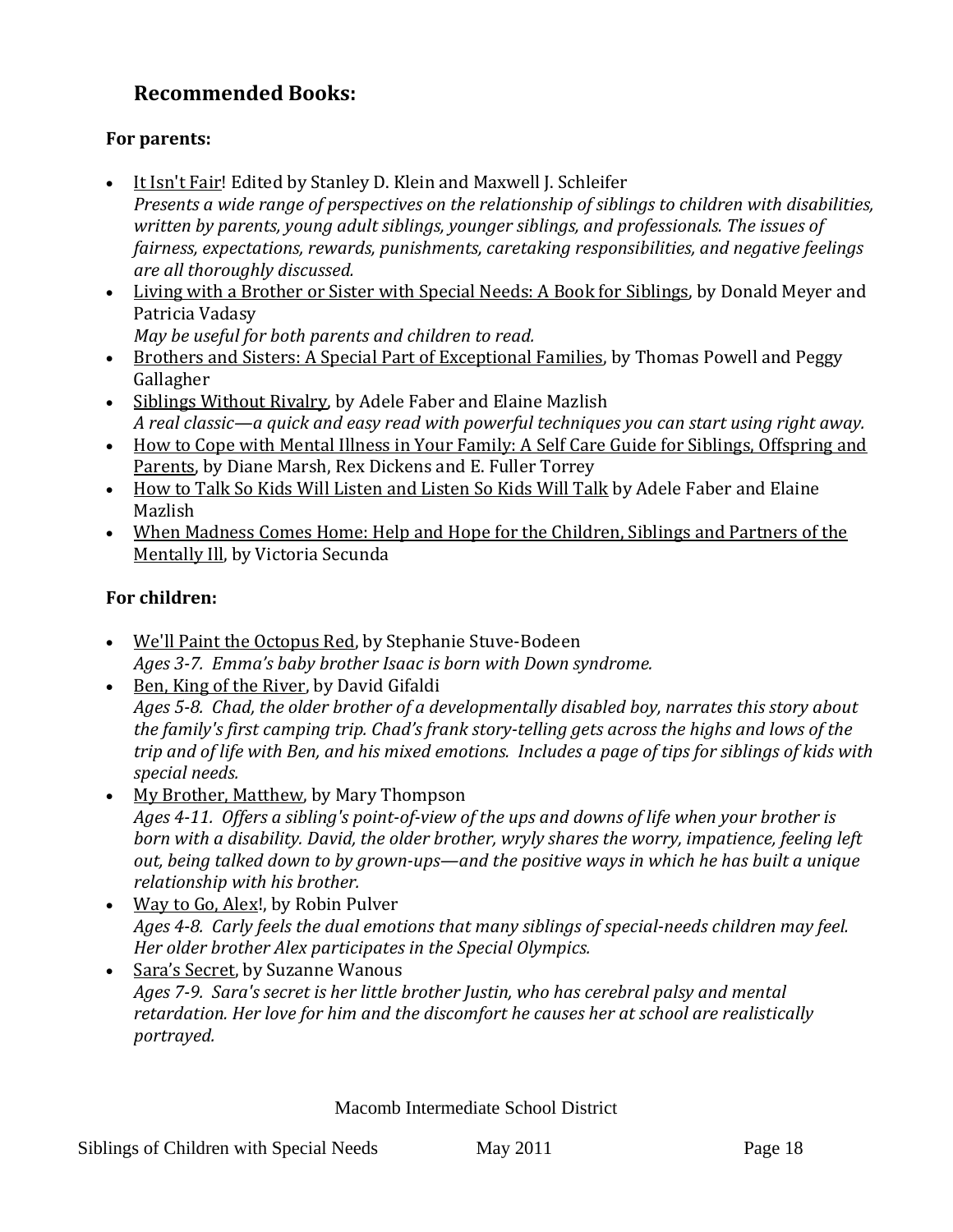- My Sister Annie, by Bill Dodds *Ages 815. Twelveyearold Charlie's sister Annie has Down syndrome. This is a thoughtful novel about his growing pains and struggle to accept a sister who is "different".*
- Views from Our Shoes: Growing Up With a Brother or Sister With Special Needs, edited by Donald J. Meyer *For ages 7 and up. 45 children aged 418 contributed to this book. They share their*

*experiences as the brother or sister of someone with a disability—the good and the bad, as well as many thoughtful observations.*

- The Summer of the Swans, by Betsy Byars *Ages 915. A 14yearold girl's mentally retarded little brother gets lost, and the family realizes how much they really appreciate him.*
- A Real Christmas This Year, by Karen Williams *Ages 915. Megan's specialneeds little brother makes life harder on her family, just when she* already has lots of things going on in her own life. Realistically portrays the life of the family in *caring for a disabled child.*
- Welcome Home, Jellybean, by Marlene Shyer *Ages 915. Neil's sister, Gerri, comes home from an institution to live with their family.*
- Fasten Your Seatbelt: A Crash Course on Down Syndrome for Brothers and Sisters, by Brian Skotko & Susan Levine

*Written for teens who have a brother or sister with Down syndrome. In an easytoread, question & answer format, it tackles a broad range of their most common issues and concerns.*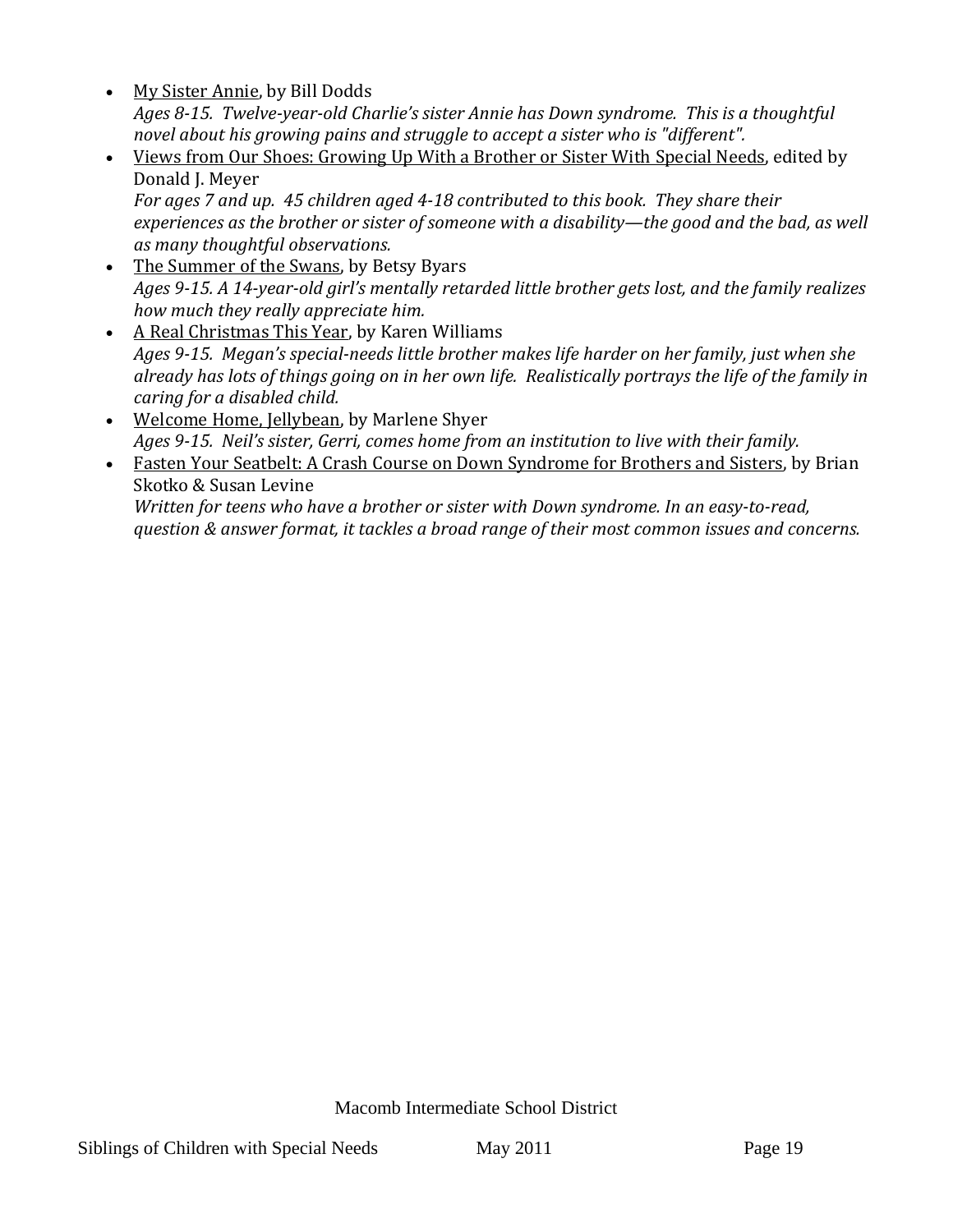# **References:**

ERIC Clearinghouse on Disabilities and Gifted Education Powell & Ogle, 1985 Crnic & Leconte, 1986 The Vanderbilt Kennedy Center The University of Michigan Health System Dr. Scott L. Barkin, Executive Director of the Block Institute in Brooklyn, N.Y [http://www.](http://www.google.com/url?q=http%3A%2F%2Fwww.athealth.com%2FConsumer%2Fdisorders%2Fdisabsibling.html&sa=D&sntz=1&usg=AFQjCNEJNiwaRDFkao_-XtyQ9jR2Iyol_g)[livestron](http://www.google.com/url?q=http%3A%2F%2Fwww.med.umich.edu%2Fyourchild%2Ftopics%2Fspecneed.htm&sa=D&sntz=1&usg=AFQjCNFUWpc09gNFGoNH48_I4lNK4neNlw)[g](http://www.google.com/url?q=http%3A%2F%2Fwww.athealth.com%2FConsumer%2Fdisorders%2Fdisabsibling.html&sa=D&sntz=1&usg=AFQjCNEJNiwaRDFkao_-XtyQ9jR2Iyol_g)[.](http://www.google.com/url?q=http%3A%2F%2Fwww.med.umich.edu%2Fyourchild%2Ftopics%2Fspecneed.htm&sa=D&sntz=1&usg=AFQjCNFUWpc09gNFGoNH48_I4lNK4neNlw)[c](http://www.google.com/url?q=http%3A%2F%2Fwww.athealth.com%2FConsumer%2Fdisorders%2Fdisabsibling.html&sa=D&sntz=1&usg=AFQjCNEJNiwaRDFkao_-XtyQ9jR2Iyol_g)[o](http://www.google.com/url?q=http%3A%2F%2Fwww.med.umich.edu%2Fyourchild%2Ftopics%2Fspecneed.htm&sa=D&sntz=1&usg=AFQjCNFUWpc09gNFGoNH48_I4lNK4neNlw)[m/](http://www.google.com/url?q=http%3A%2F%2Fwww.athealth.com%2FConsumer%2Fdisorders%2Fdisabsibling.html&sa=D&sntz=1&usg=AFQjCNEJNiwaRDFkao_-XtyQ9jR2Iyol_g)[article/82908](http://www.google.com/url?q=http%3A%2F%2Fwww.med.umich.edu%2Fyourchild%2Ftopics%2Fspecneed.htm&sa=D&sntz=1&usg=AFQjCNFUWpc09gNFGoNH48_I4lNK4neNlw)-[emotional](http://www.google.com/url?q=http%3A%2F%2Fwww.med.umich.edu%2Fyourchild%2Ftopics%2Fspecneed.htm&sa=D&sntz=1&usg=AFQjCNFUWpc09gNFGoNH48_I4lNK4neNlw)-e[ffects](http://www.google.com/url?q=http%3A%2F%2Fwww.med.umich.edu%2Fyourchild%2Ftopics%2Fspecneed.htm&sa=D&sntz=1&usg=AFQjCNFUWpc09gNFGoNH48_I4lNK4neNlw)-having-mentally-challenged/ [Scott Steinber](http://www.google.com/url?q=http%3A%2F%2Fwww.med.umich.edu%2Fyourchild%2Ftopics%2Fspecneed.htm&sa=D&sntz=1&usg=AFQjCNFUWpc09gNFGoNH48_I4lNK4neNlw)g, MD [http://www.cincinnatichildrens.org/about/patient/coping/r](http://www.google.com/url?q=http%3A%2F%2Fspecialchildren.about.com%2Fod%2Fsupportforsiblings%2Fa%2Fsiblingsknow.htm&sa=D&sntz=1&usg=AFQjCNGqJ-dW8NGHS5C4bbeNf84J3FYiyA)[ivalry](http://www.google.com/url?q=http%3A%2F%2Fwww.athealth.com%2FConsumer%2Fdisorders%2Fdisabsibling.html&sa=D&sntz=1&usg=AFQjCNEJNiwaRDFkao_-XtyQ9jR2Iyol_g).htm [http://www.med.umich.edu/yourchild/topics/sp](http://www.google.com/url?q=http%3A%2F%2Fwww.childrentoday.com%2Farticles%2Fspecial-needs%2Fsiblings-are-special-too-4268%2F3%2F&sa=D&sntz=1&usg=AFQjCNHds8-PPgVdl7BUtnY6DAmGkHs89w)ecneed.htm http://www.athealth.com/Consumer/disorders[/disabsibling.html](http://www.google.com/url?q=http%3A%2F%2Fwww.childrentoday.com%2Farticles%2Fspecial-needs%2Fsiblings-are-special-too-4268%2F3%2F&sa=D&sntz=1&usg=AFQjCNHds8-PPgVdl7BUtnY6DAmGkHs89w) http://specialchildren.about.com/od/supportforsiblings/a/siblingsknow.htm http://www.childrentoday.com/articles/special-needs/siblings-are-special-too-4268/3/ Sibshops: Workshops for Children with Special Needs by Donald J.Meyer and Patricia F. Vadasy, 1994